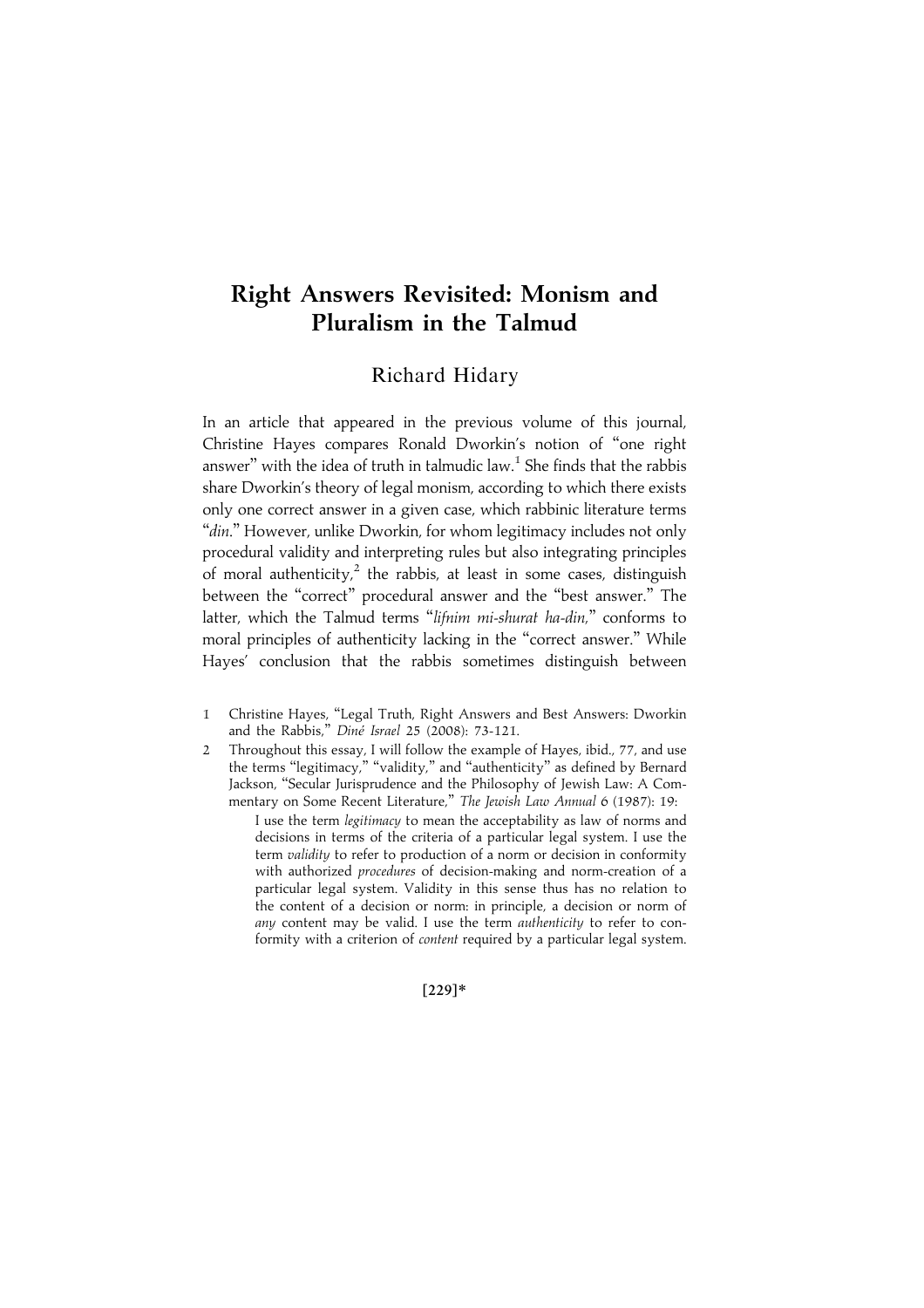various types of legal legitimacy is evidently correct,<sup>3</sup> I disagree with her starting position that the rabbis, like Dworkin, were legal monists.

To clarify, the terms monism and pluralism can be used in at least three senses: practical, theoretical, and philosophical. Practical monism believes that every legal system must contain only one legitimate path for a judge or individual to follow in any given case, while practical pluralism finds that even within one jurisdiction there exist multiple overlapping paths of legitimate options from which one may choose.<sup>4</sup> Theoretical monism claims that even on the level of interpretation and legislation, every legal system can produce a single best answer to any case. Even if that single correct answer may not always be found, in which case the ''wrong'' answer will be legislated and binding, that single correct answer still exists in theory. Theoretical pluralism, on the

- 3 One example of this discussed by Hayes is b.'Abod. Zar. 4b, where God is said to be merciful at the time of judgment. One could perhaps understand this to mean that God foregoes his rights and forgives the transgression even before it is judged, in which case this text would not be a good example of two levels of justice but rather justice versus mercy. However, the text does situate God's mercy during the period of judgment and states further that the word "emet" is not mentioned in the context of "din," implying that "din" itself can include within it a measure of mercy. A judgment can therefore follow either strict justice or mercy and still be legitimate. A better example is t.Sanh. 1:3, which labels arbitration a ''judgment of truth'' that also leads to peace, as opposed to a judgment that follows the normal course of the legal system without arbitration or compromise. This text thus delineates two types of judgments that are both legitimate but that each fulfills different criteria. I do not agree, however, that these texts ''employ truth language to connote the strictly and 'theoretically' correct answer'' (Hayes, ibid., 107). See further below, n. 25.
- 4 One prominent proponent of practical monism is Hans Kelsen, Pure Theory of Law, trans. Max Knight (Berkeley: University of California Press, 1967). The seminal study on practical legal pluralism is John Griffiths, ''What is Legal Pluralism?'' Journal of Legal Pluralism 24 (1986): 1-55. Practical monism and pluralism in the Talmud is the primary focus of my dissertation and its revision, Richard Hidary, Dispute for the Sake of Heaven: Legal Pluralism in the Talmud, Brown Judaic Studies (Providence: Brown University, forthcoming).

 $[230]*$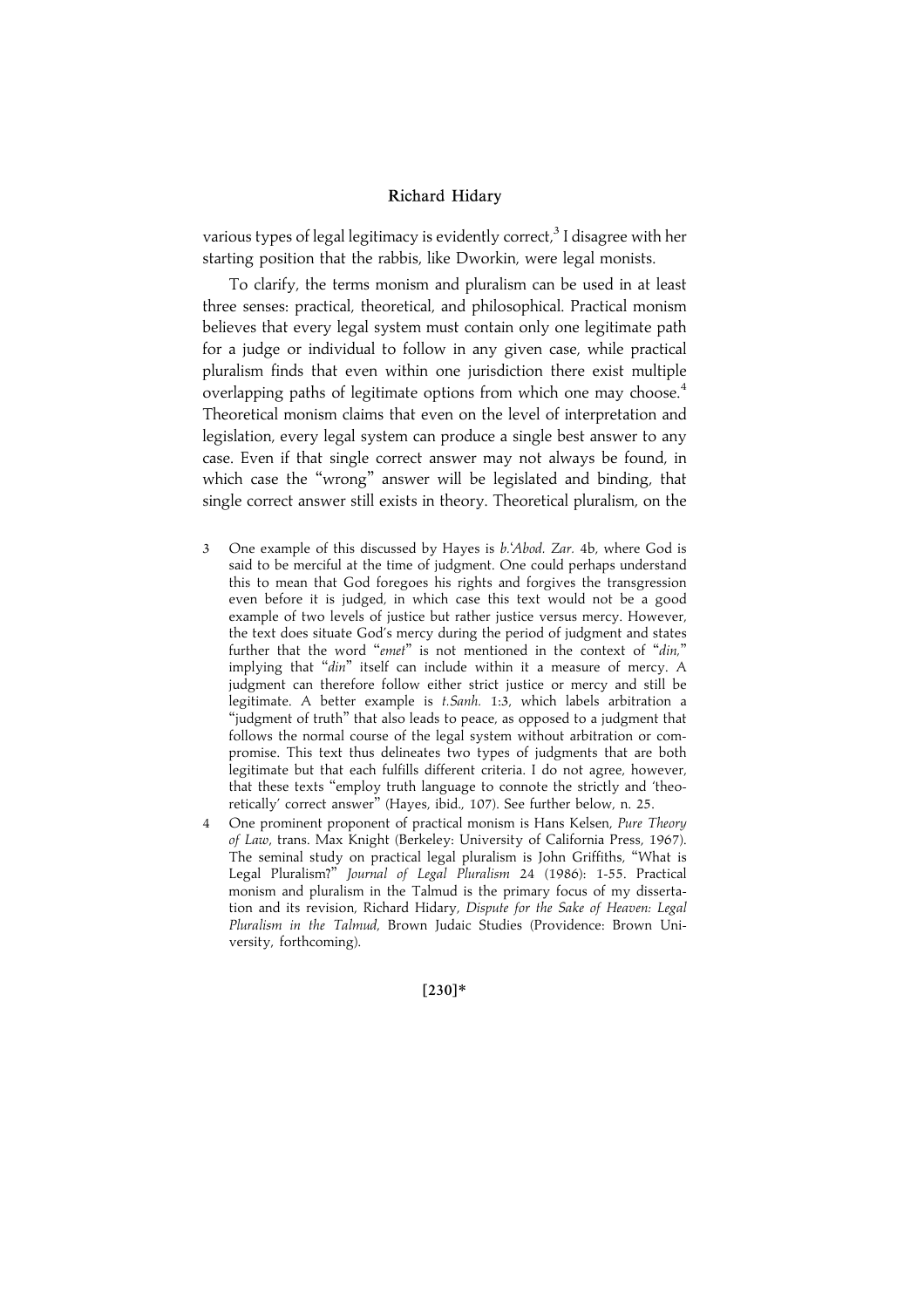other hand, argues that many legitimate theoretical possibilities exist that equally fit the criteria of a given legal system, even if only one must be chosen in practice. $5$  In the philosophical sense, monism states that there exists on an ontological level only one correct law while pluralism means that multiple possibilities exist even metaphysically.<sup>6</sup>

Dworkin defines what he means by "right answers": "Propositions of law are true if they figure in or follow from the principles of justice,

- 5 Owen Fiss, "Objectivity and Interpretation," Stanford Law Review 34 (1982): 739-63, argues for theoretical monism, while Robert Cover, ''Nomos and Narrative,'' in Narrative, Violence, and the Law: The Essays of Robert Cover, ed. Martha Minow, et al. (Ann Arbor: The University of Michigan Press, 1995), 95-172, articulates the position of theoretical pluralism. Both of these writers seem to extend their theoretical monism/pluralism to practical monism/pluralism as well. However, one does not necessitate the other. One may believe that there are many theoretical possibilities but still think that law must settle on only one practical rule for the sake of uniformity. Alternatively, one may be convinced that there is only one theoretically correct law but find that it is not accessible and so many practical possibilities might be recognized as legitimate. See further discussion at Hidary, Dispute for the Sake of Heaven, Introduction.
- 6 Philosophical monism may be ascribed to classical natural law theorists who locate the source of natural law in Platonic ideas, the divine, or reason. Cicero, De Re Publica 3.22, for example, writes: ''True law is right reason conformable to nature, universal, unchangeable, eternal.'' Most other theories of law, such as legal positivism and realism, do not discuss the existence of law in metaphysical terms at all. Philosophical pluralism will be important in the discussion below regarding programmatic statements about pluralism in the Talmud, such as ''These and these are the words of the living God'' (see below, n. 15). On philosophical pluralism in the Talmud, see Norman Lamm and Aaron Kirschenbaum, ''Freedom and Constraint in the Jewish Judicial Process,'' Cardozo Law Review 1 (1979): 99-133.

While philosophical monism is likely to lead to theoretical monism and philosophical pluralism is likely to lead to theoretical pluralism, this is not logically necessary. One could be a philosophical pluralist but still posit that the circumstances and conditions of the legal system at any given time will produce a single correct law. Conversely, one may believe there is only a single metaphysically correct position, but still legitimate multiple options as normative possibilities, perhaps because the ontological truth is unattainable or, for some reason, undesirable.

#### |231~\*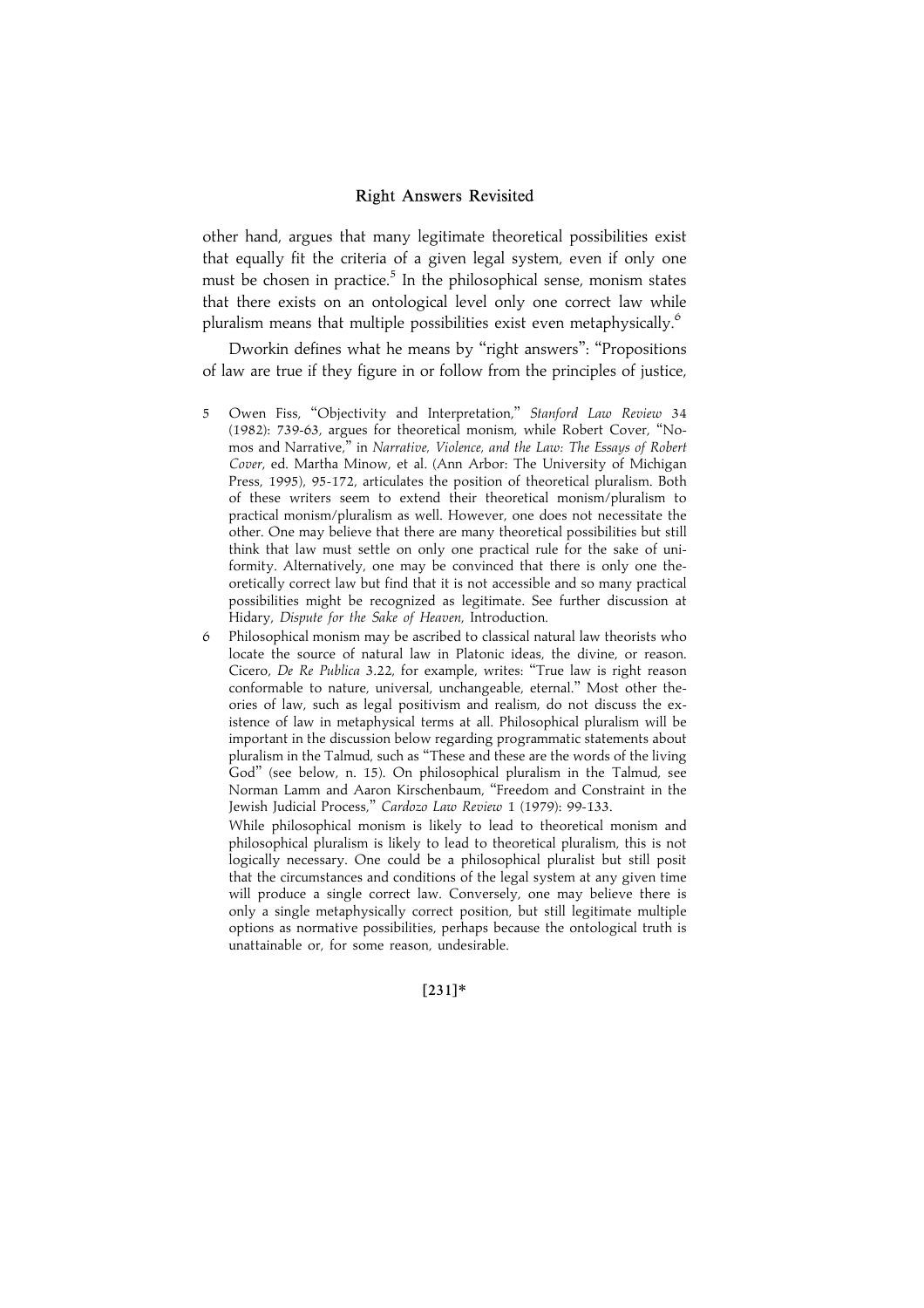fairness, and procedural due process that provide the best constructive interpretation of the community's legal practice."<sup>7</sup> There exists only one answer that best fits these criteria. In our schema, Dworkin can best be labeled as a theoretical monist.<sup>8</sup> In comparing talmudic thinking to that of Dworkin, Hayes' article deals primarily with monism and pluralism in the theoretical sense.

Hayes discusses three arguments made by contemporary writers in favor of the view that the rabbis were theoretical pluralists. Hayes disputes these arguments and concludes that ''[d]espite some programmatic pronouncements that celebrate pluralism, talmudic texts that deal directly with norm-creation and adjudication are generally committed to the notion of a single 'correct' or right answer (legal monism).'' <sup>9</sup> In this article, I would like to revisit these three lines of reasoning, focusing on one of them in particular detail.

The first line of reasoning is from programmatic statements found in rabbinic literature, usually in aggadic contexts, concerning halakhic truth. These statements have been cited and analyzed so many times in recent scholarship<sup>10</sup> that they have become, in the words of Steven Fraade, the "poster-children"<sup>11</sup> of talmudic pluralism. Prominent examples are:

- 7 Ronald Dworkin, Law's Empire (Cambridge, Mass.: Belknap Press, 1986), 225.
- Dworkin admits that judges may not always be able to identify the best answer (ibid., ix). Since the final law will not always conform to Dworkin's best answer, he cannot be neatly classified as a practical monist. That is, since a judgment is legitimate even if it not the absolute best answer, there must be more than one possible legitimate judgment. On the other hand, as Hayes, "Legal Truth," 76-77, points out, Dworkin is not a moral realist; therefore, his theory does not address philosophical pluralism. Even Hercules ''has no vision into transcendental mysteries'' (Dworkin, Law's Empire, 265). Rather, Dworkin speaks on the theoretical level when he contends that law is monistic.
- 9 Hayes, "Legal Truth," 87.
- 10 See Hidary, Dispute for the Sake of Heaven, Chart 0.2.
- 11 Steven Fraade, ''Rabbinic Polysemy and Pluralism Revisited: Between Praxis and Thematization," AJS Review 31 (2007): 3.

#### $[232]*$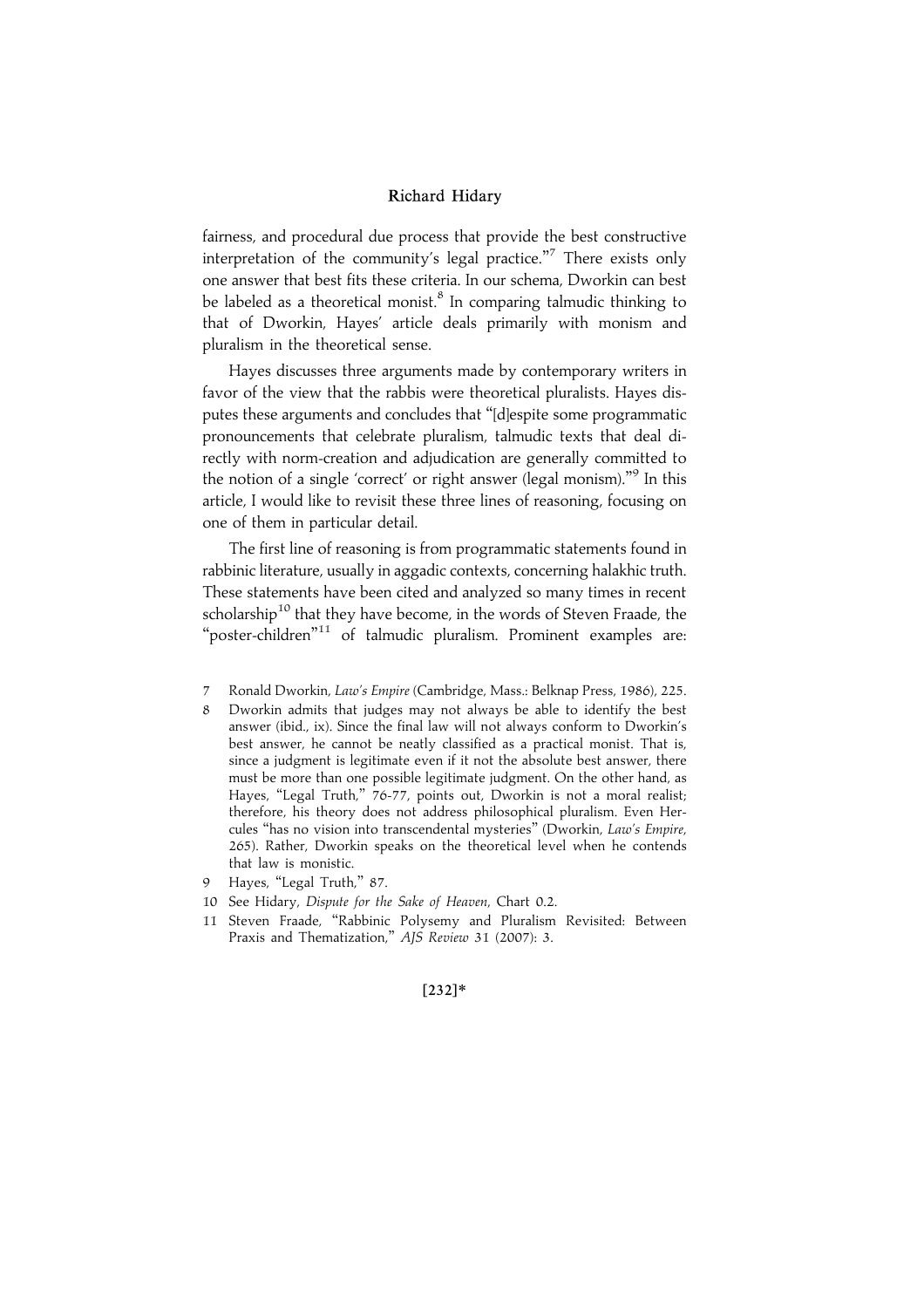"these and these are the words of the living God,"<sup>12</sup> "it [i.e., Torah] is not in heaven,"<sup>13</sup> "a single verse expresses several meanings,"<sup>14</sup> "all the words were given from one shepherd,"<sup>15</sup> and "had the words of Torah been given as clear-cut decisions, it would not have a leg to stand on.'' 16 Hayes finds these statements to be inconclusive for several reasons. First, she asserts that they can be interpreted in different ways, although she only discusses the first two examples on this short list.<sup>17</sup> I doubt, however, that one could interpret all such statements as reflecting monism, and certainly the sum total of them makes a strong case for pluralism.<sup>18</sup> Second, Hayes argues that programmatic statements may not represent how the rabbis actually view the law when legislating and deciding cases. I fully agree that programmatic statements do not make a definitive case. These aggadot may reflect only an idealized view of the nature of the prophetic message<sup>19</sup> or may be meant to assuage anxiety created by the tension between the belief in revelation and the

- 12 y.Yebam. 1:6 (3b); b.'Erub. 13b and b.Git. 6b.
- 13 y.Mo'ed Qat. 3:1 (81c-d) and b.B. Mesi'a 59b.
- 14 b.Sanh. 34a.
- 15 t.Sotah 7:12 and b.Hag 3b.
- 16 y.Sanh. 4:2 (22a). Since many of these statements relate to pluralism at the stage of prophecy, they best fit into the category of philosophical pluralism, but their claims easily extend to theoretical pluralism as well. That is, if God has revealed multiple laws in a given case, then each of those options is presumably legitimate also at the theoretical level, even if a court decides on one in practice.
- 17 Hayes, ''Legal Truth,'' nn. 15 and 28.
- 18 See analyses of these texts in Daniel Boyarin, Border Lines: The Partition of Judaeo-Christianity (Philadelphia: University of Pennsylvania Press, 2004), 151-201, and Fraade, ''Rabbinic Polysemy,'' 1-40. While Boyarin argues that these texts reflect the view of the last layers of the Bavli, Fraade finds examples of pluralism and polysemy in tannaitic texts as well. These scholars disagree about the prevalence of these notions in each generation, but they agree that these texts do evince pluralism.
- 19 See Suzanne Last Stone, ''Between Truth and Trust: The False Prophet as Self-Deceiver," The Harold Berman Memorial Lectures, Publication of the Center for Jewish Studies, Queens College, CUNY (2005).

#### $[233]*$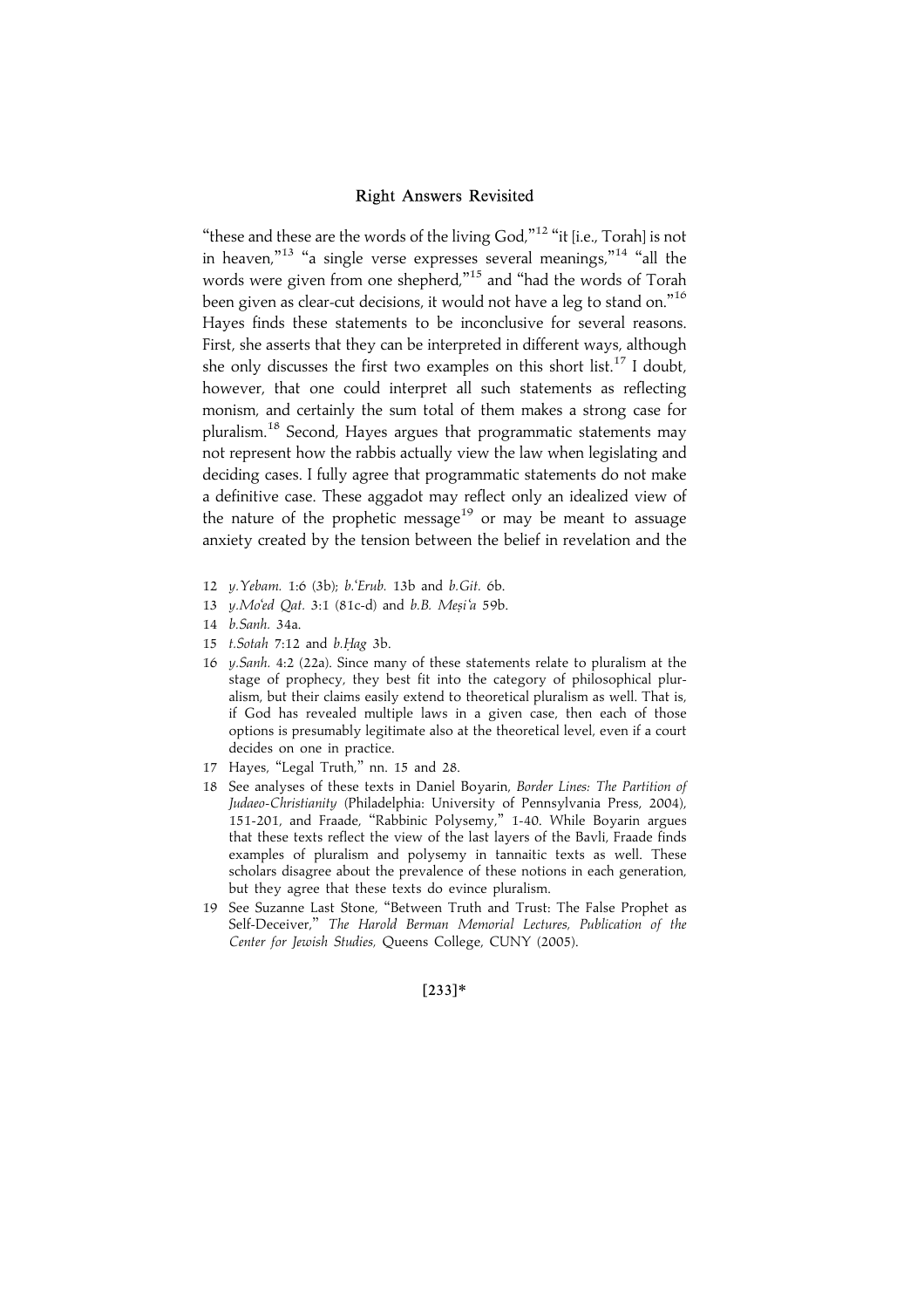existence of dispute.<sup>20</sup> Certainly, one must also analyze halakhic texts that relate to pluralism in order get a full picture.<sup>21</sup> Nevertheless, these statements do provide a context within which we can read halakhic texts. Knowing that the rabbis thought about the issue of pluralism and made broad claims for that position makes it at least plausible that they would apply it in halakhic matters as well.

The second line of reasoning cited by Hayes for pluralism is from David Kraemer's form-critical analysis of argumentation in the Bavli. He reviews halakhic texts that include extended deliberations.<sup>22</sup> Kraemer makes the case that the Bavli's penchant for argumentation reflects its view of ''truth'' as a philosophical concept that attempts to understand "the world's universal categories."<sup>23</sup> Kraemer concludes that the Bavli editors' ''willingness to engage in argumentation is evidence of their recognition that the answer to a given question or problem is not necessary or self-evident. To the contrary, if they are willing to debate the issue, they must agree that there are at least two possible answers or solutions."<sup>24</sup> Hayes counters that "not one of the texts cited by Kraemer employs truth language (Hebrew "emet" and the derivative forms) at all."<sup>25</sup>

- 20 See Moshe Halbertal, People of the Book: Canon, Meaning, and Authority (Cambridge, Mass.: Harvard University Press, 1997), 52-72, for how the medieval commentators dealt with this issue.
- 21 This very argument is made by Hanina Ben-Menahem, ''Is There Always One Uniquely Correct Answer to a Legal Question in the Talmud?'' The Jewish Law Annual 6 (1987): 167-68, which is what prompts him to analyze the formula that is the subject of Hayes' critique, on which see further below. See also Hidary, Dispute for the Sake of Heaven, for my own contribution towards analyzing legal pluralism in halakhic texts.
- 22 Also relevant to this material is the thematization of dialectics in the Bavli, on which see Jeffrey Rubenstein, The Culture of the Babylonian Talmud (Baltimore, Md.: Johns Hopkins University Press, 2003), 39-53.
- 23 David Kraemer, The Mind of the Talmud (Oxford: Oxford University Press, 1990), 172.
- 24 Ibid., 102. See also idem, "Rhetoric of Failed Refutation in the Bavli," Shofar 10 (1992): 73-85.
- 25 Hayes, ''Legal Truth,'' 86, parenthesis in original. It is ironic that Hayes

#### $[234]*$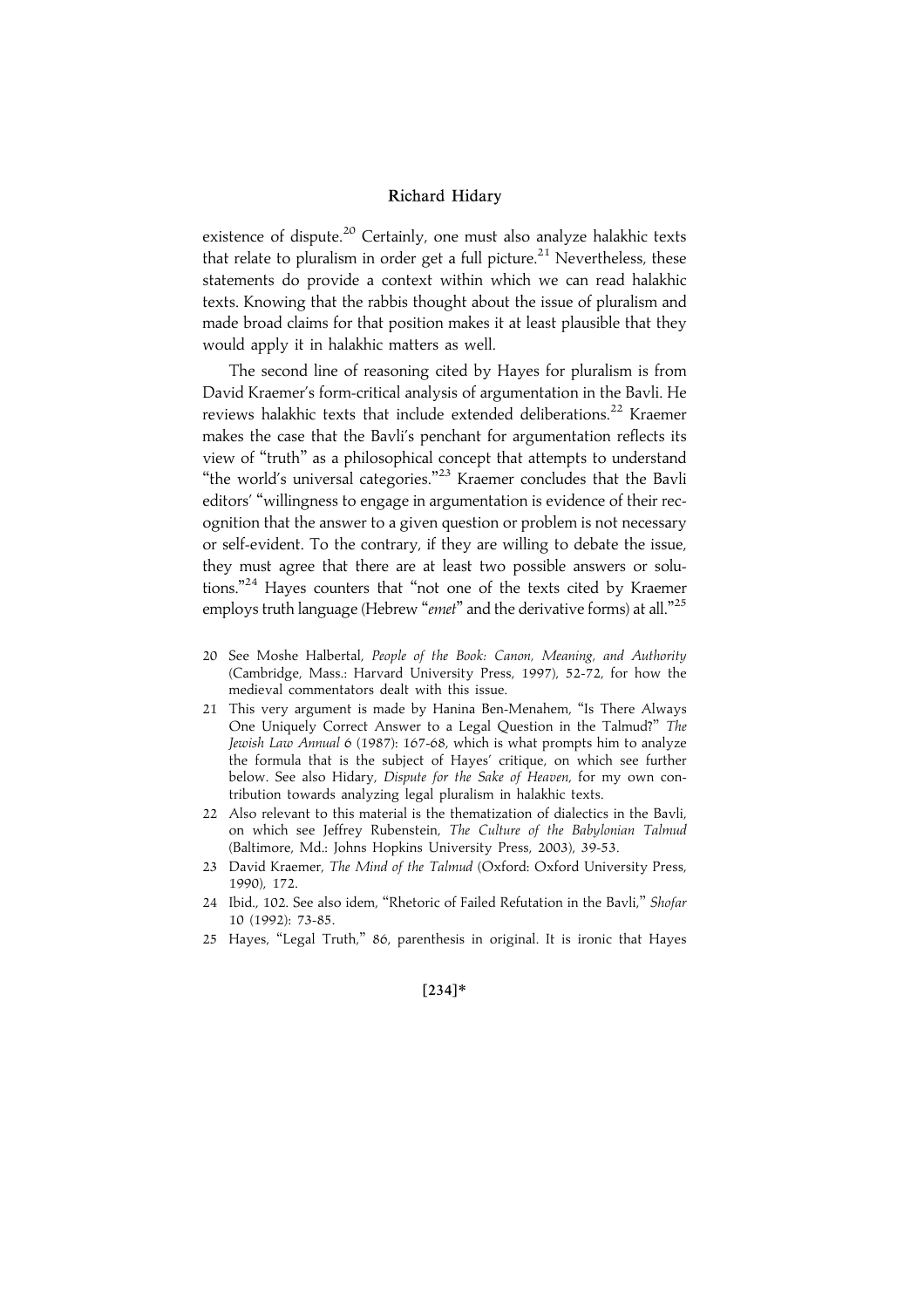Furthermore, Hayes argues that the Talmud "is a massive project of legal hermeneutics which is not fruitfully compared with philosophy, which in its primary classic formulation aims at a description of a uniform and eternal truth as distinct from the shifting conditions of human existence."<sup>26</sup> However, these arguments are insufficient to divorce the

should criticize Kraemer for citing texts that do not use the word ''emet'' considering that Hayes herself (ibid., 89-116) shows that "emet" in talmudic literature generally does not relate to the truth value of a law but only to its procedural validity. Hayes finds only seven rabbinic texts that do ''use truth language in a manner that points towards a correct answer" (ibid., 107 n. 63). However, the meaning even in these few contexts is questionable. As Hayes, ibid., 109, points out, ''emet'' in Sifre Deut. 17 (ed. Finkelstein, 28-29) refers to arbitration, which is surely not the correct judgment but only a compromise agreement. The use of the word in t.Sanh. 1:3 (=b.Sanh. 6b) is ambiguous. At first the Tosefta contrasts mishpat emet, "judgment of truth," with "peace"; however, in the next sentence it again calls arbitration a "judgment of truth." Even in the first sentence, "judgment of truth" need not mean the correct authentic law but rather the law that follows usual procedure rather than arbitration. m. 'Abot 1:18 and 6:6 are probably related to the above two contexts and are in any case too vague to prove anything. Hayes also cites Sifre Num. 134 where "emet" appears in a citation from Mic. 7:20. The context is Moses' prayer that God should allow his attribute of mercy to overcome his attribute of justice. However, the citation from Mic. 7:20 seems to be just a continuation of 7:19, which calls upon God's mercy (manuscript variants quote different parts of these verses, see ed. Horowitz, p. 180, and cf. Midr. Legah Tob Deut. Va-ethanan (ed. Buber, 12), where the continuation of the verse is absent). Hayes' interpretation of this midrash (ibid., p. 120 n. 87) is creative but reads in more than the text can bear. Finally, Hayes discusses b.'Abod. Zar. 4b where "emet" is related to theoretical Torah study and the strict letter of the law as opposed to holding back from the full extent of the law, ''lifnim mi-shurat ha-din,'' to settle for a compromise position. Here, too, "emet" does not necessarily mean the correct answer but rather any judgment that accounts for the full measure of guilt. These texts are not concerned with theoretical truths and correct answers. Rather, they discuss the value of deviating from the normal legal procedures in favor of compromise for the sake of peace and mercy. The normal legal procedure does not have to result in one specific ''correct'' law but rather can include any judgment that decisively and uncompromisingly prosecutes the full extent of the law.

26 Ibid., 86 n. 27.

 $[235]*$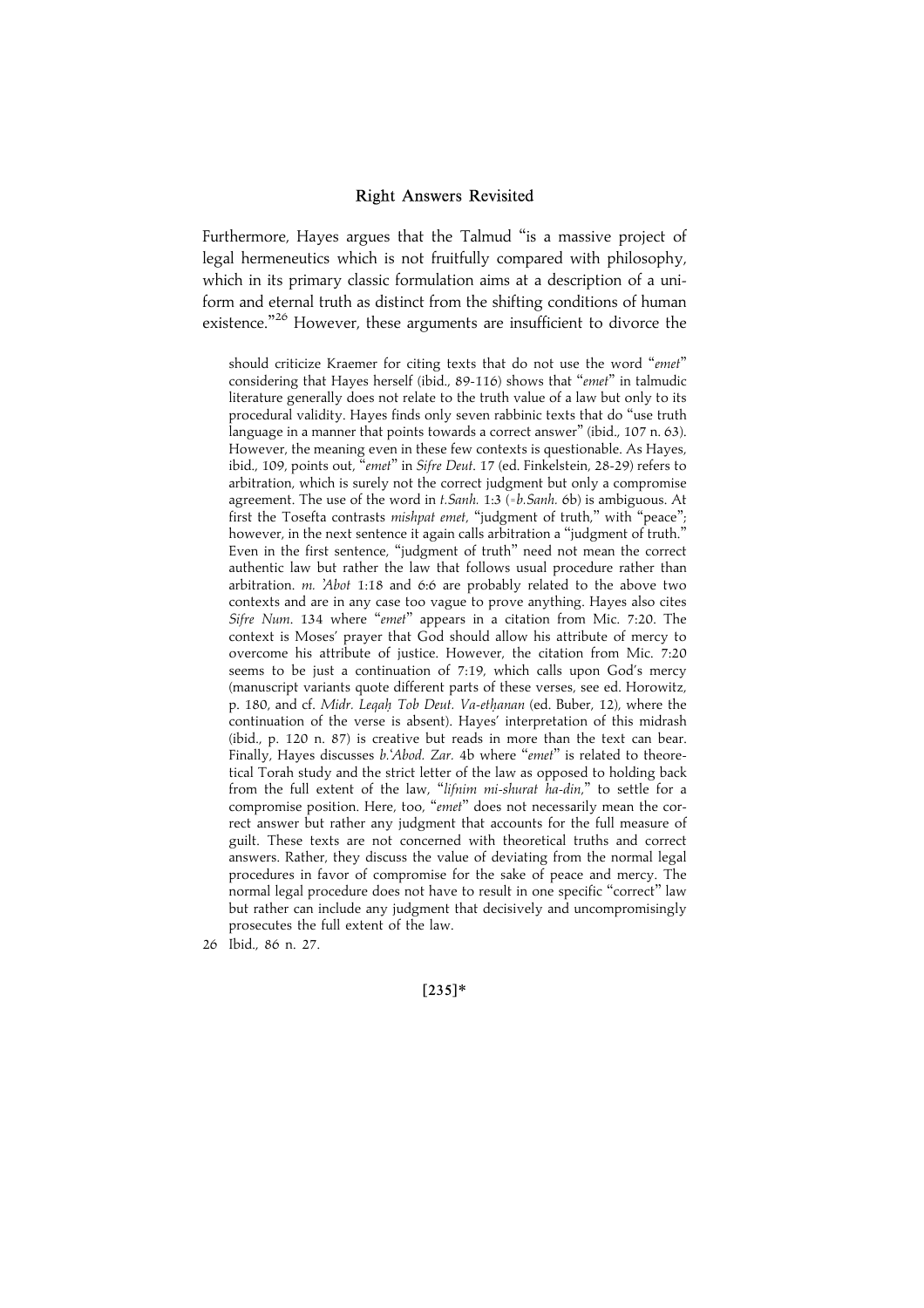Talmud from all forms of pluralism. First, Kraemer does not claim to prove his point based on the language of the Talmud but rather on its form. Second, even if Hayes is correct in separating the concerns of the Bavli from philosophical truth, it is still possible, and I think likely, that the Bavli is concerned with legal truth at the theoretical level. Consider the following assessments of talmudic argumentation by David Halivni, David Kraemer, Jeffrey Rubenstein, and Daniel Boyarin, respectively:

The Stammaim were concerned almost exclusively with the ''give and take,'' the discursive (to the extent one wonders how they coped with practical halakhah that requires the formulation of fixed laws). They offered interpretation in depth for the opinions of the Shammaites, for instance, "משנת ב"ש אינה משנה" (whose teaching is not teaching [for practical purposes]),'' as well as for the opinions of the Hillelites, whose views are generally followed. It is hard to ascertain from their discussions which view they wished to reject, since contrary views are equally justified. They must have drawn practical conclusions from their discussions, but no evident traces of them are left in the text. Page after page is filled with discursive material without any discernable trend to tell us what the final decision ought to be. Any decision, however, that is the result of honest discussion and an attempt to seek out the truth through discussion is acceptable. When there are conflicts, one must decide and select one point of view. The basis for the selection is a practical one: one simply cannot simultaneously follow contradictory views. But even the rejected view is not false; it is not less justifiable than the view that is being accepted.<sup>27</sup>

The Bavli will more often content itself with a successful defense of all competing opinions than it will decide in favor of one or the other.<sup>28</sup>

 $[236]*$ 

<sup>27</sup> David Halivni, Midrash, Mishnah, and Gemara: The Jewish Predilection for Justified Law (Cambridge, Mass.: Harvard University Press, 1986), 76-77.

<sup>28</sup> Kraemer, Mind, 105.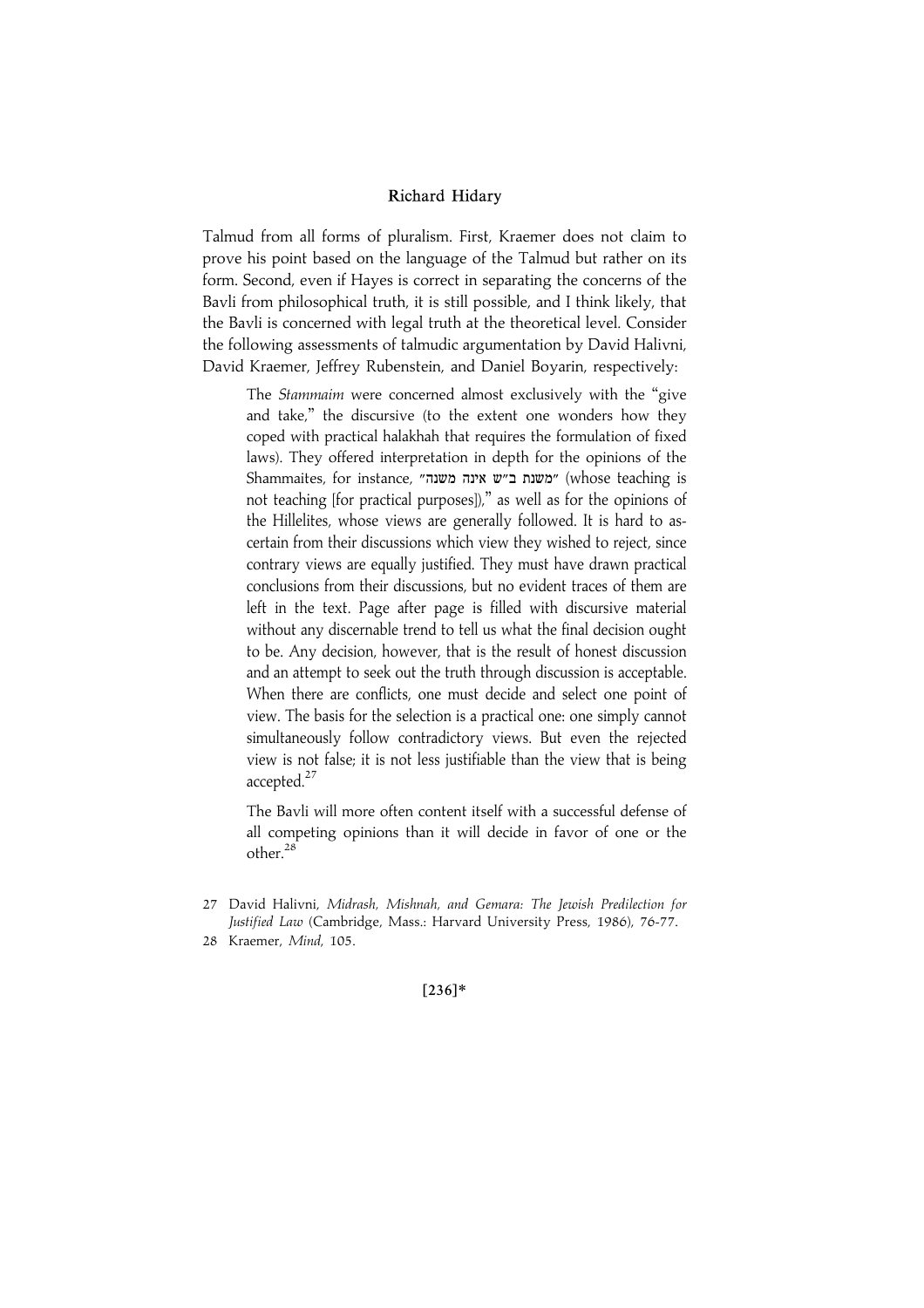Bavli argumentation ... focuses on minority opinions, which have no bearing on practical law. Extended dialectical discussions probe different amoraic opinions, testing, hypothesizing, and investigating various possibilities, and then conclude much where they start, often failing to arrive at any resolution whatsoever. $^{29}$ 

The latest layer of Babylonian rabbinic literature, the finally redacted Talmud, not only rejected homonoia but promulgated instead a sensibility of the ultimate contingency of all truth claims, one that goes even beyond the skepticism of the Platonic Academy.<sup>30</sup>

That the Bavli analyzes even rejected minority positions, delights in dialectics for its own sake, and does not come to conclusions, suggests that its composers were concerned with the theoretical side of law rather than "only with the halakhah as determined by majority rule." $^{\scriptstyle 31}$ Hayes harps on Kraemer's definition of truth as ''the way things really are,"32 thus setting up a dichotomy between the extremes of philosophical truth and practical legislation. Even if one rejects Kraemer's formulation, however, the content of his argument still reveals a standpoint of theoretical pluralism in the Talmud.

Besides the extended deliberation in the Bavli, one could take cues from the dispute form prevalent in the Mishnah. The Mishnah's form, as the first text of Jewish law to include multiple named opposing opinions, suggests a pluralistic attitude that all of these opinions are authentic parts of the canon. This point is made explicit at *m.'Ed.* 1:5, which explains why the Mishnah includes minority opinions that have

- 29 Rubenstein, Culture, 3.
- 30 Boyarin, Border Lines, 153. Boyarin here, like Kraemer, speaks on the level of philosophical truth. Again, even if Hayes is correct that metaphysics is not the concern of the Talmud, I cite Boyarin to show only that the Talmud is concerned with more than just practical law.
- 31 Hayes, ''Legal Truth,'' 87 n. 28, and idem, ''Book Review of Kraemer: 'The Mind of the Talmud','' Journal of the Association of Graduates in Near Eastern Studies 2 (1991): 46.
- 32 Idem, ''Legal Truth,'' 84, citing Kraemer, Mind, 171.

#### |237~\*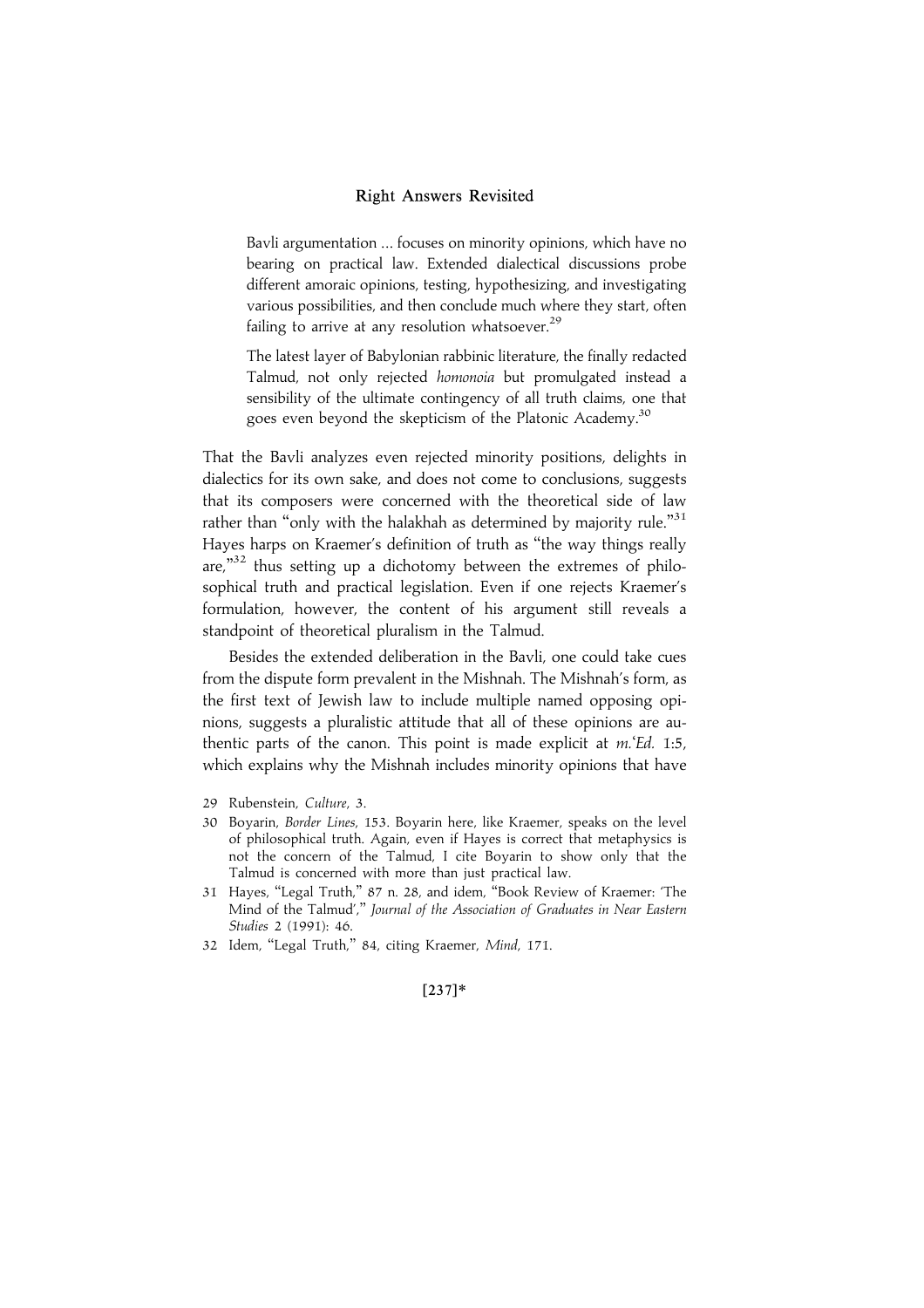been rejected for halakhah. The majority opinion there states that a future court could agree with the minority opinion and overturn the current decision. According to this explanation, the minority opinion also has truth value. It has been rejected normatively in the present case, but is still true at the theoretical level. This reveals an attitude of theoretical pluralism.<sup>33</sup>

The last line of reasoning is an explicitly pluralistic formula found in the Talmud and discussed by Hanina Ben-Menahem.<sup>34</sup> I will devote the rest of this article to a detailed and comprehensive analysis of this formula and the extent and nature of pluralism that it encodes. The complete Aramaic formula appears three times in the Bavli:

1. *b.Šabb.* 61a

, אמר רב יוסף: השתא דתניא הכי, ואמר רבי יוחנן הכי, דעבד הכי - עבד  $R = TCT$  (ודעבד הכי

Rav Yosef said, ''Now that we have learned this and R. Yohanan has said that, one who acts this way has acted [legitimately] and one who acts that way has acted [legitimately].''

2. b.Šebu. 48b

## ,<br>אמר רב חמא: השתא דלא איתמר הלכתא לא כרב ושמואל ולא כרבי אלעזר האי דיינא דעבד כרב ושמואל – עבד, דעבד כרבי אלעזר – עבד.

Rav Hama said, "Since the halakhah has not been stated either like Rav and Shmuel or like R. Elazar, a judge who rules according to Rav and Shmuel has acted [legitimately], and one who rules according to R. Elazar has acted [legitimately].''

- 33 m.'Ed. 1:6 records a minority view according to which the Mishnah records minority views generally in order to confirm for the future that they have been rejected. However, even according to this position, it is not clear if minority views are rejected even theoretically or only normatively. See further discussion of this text at Halbertal, People of the Book, 51-52, and Fraade, "Rabbinic Polysemy," 19-21.
- 34 Ben-Menahem, ''Is There Always One Uniquely Correct Answer,'' 164-75.

#### $[238]*$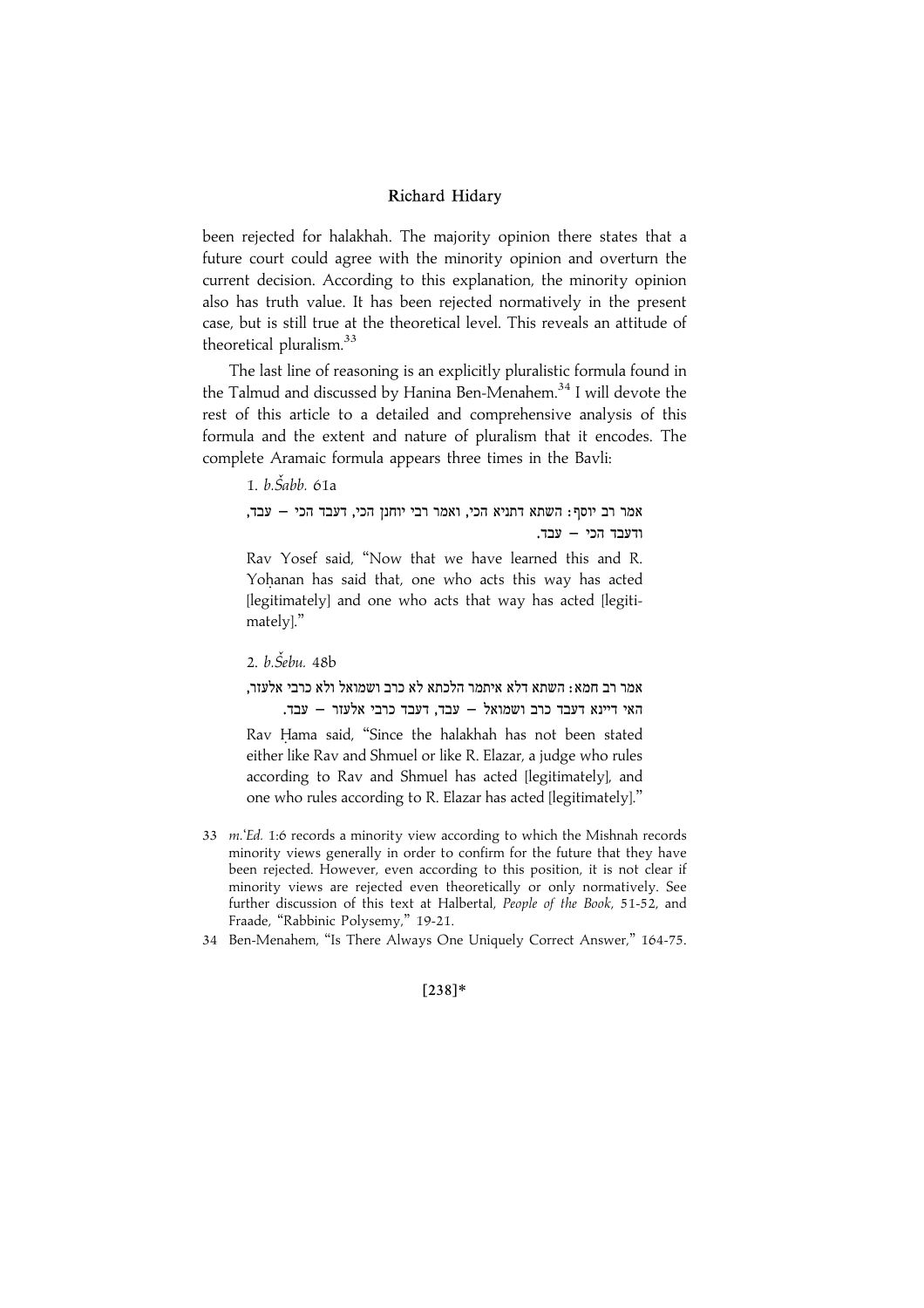3. b.Ber. 27a

השתא דלא אתמר הלכתא לא כמר ולא כמר, דעבד כמר – עבד, ודעבד כמר . עבד

Since the halakhah has not been stated either like this master or like that master, one who acts according to this master has acted [legitimately] and one who acts according to that master has acted [legitimately].

The first text involves a ritual issue concerning the proper order in which to put on one's shoes. Regarding an unresolved contradiction on this issue between R. Yohanan and a baraita, Rav Yosef declares both views to be valid.<sup>35</sup> In the second text, Rav Hama uses the formula in connection with a monetary matter of collecting debts from an inheritance. $36$  The choice here is given to the judge. The third text

- 35 The issue of which shoe to put on first does not seem to be a major halakhic issue or even a custom; nevertheless, the language of this sugya, "has acted [legitimately]," which assumes that one can don shoes in an illegitimate way, implies that this is not considered a trivial matter. In the continuation of the sugya not cited here, Abaye seems to disagree with Rav Yosef's ruling by saying that either R. Yohanan did not know the baraita  $-$  in which case the halakhah should follow the baraita  $-$  or he did know it and nevertheless rejected it  $-$  in which case the halakhah should follow R. Yohanan. Either way, both opinions cannot be correct. Rav Nahman bar Yitzhak encourages one to be stringent and fulfill both opinions. Rav Ashi ends the sugya the way it began, seemingly agreeing with Rav Yosef that either practice is valid.
- 36 The general law of *m. Šebu.* 7:7 is that if one lends money to someone and both parties die, the lender's children may collect only after swearing that, to their knowledge, the loan had not yet been collected. In b.Šebu. 48a, Rav and Shmuel clarify that this only applies when the lender dies before the borrower, but should the borrower die first, the lender would already have been obligated to swear to the borrower's children that he had not been repaid, and that oath cannot be taken by the children because that information cannot be known to them. Since the lender's children cannot fulfill the obligation to swear, they do not get paid. R. Elazar disagrees and says the lender's children can swear to the best of their knowledge and that that is sufficient for them to collect even if the borrower dies first.

[239]\*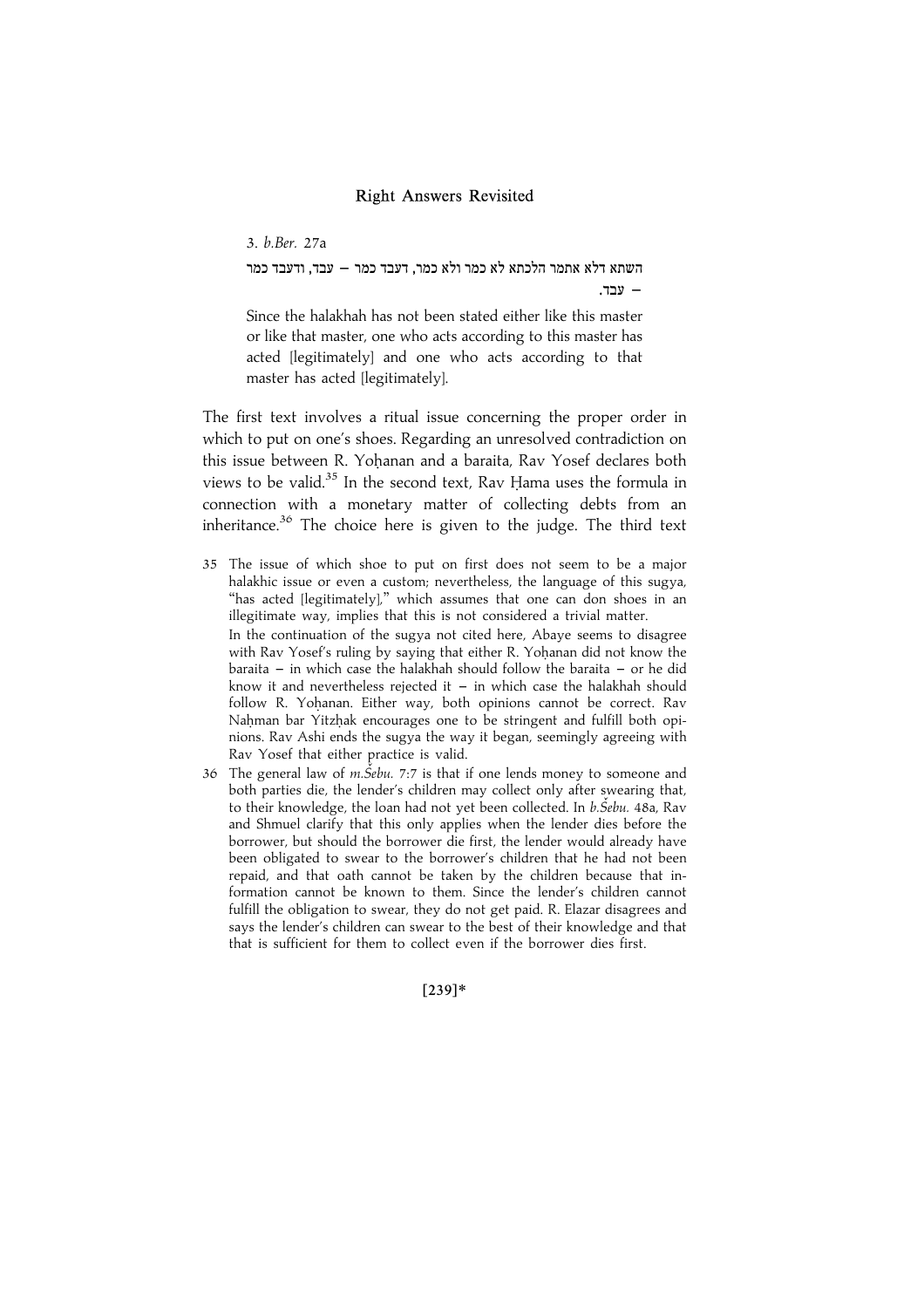concerns a ritual issue of prayer times. $37$  The anonymous redactor concludes that since the halakhah cannot be established either way, both are valid and one may choose which to follow. In all three instances, there is some disagreement about this solution within the sugya but the pluralistic solution is upheld by the final statement.

Ben-Menahem concludes from these examples that the Talmud does not always assume there is one uniquely correct answer to any given question. Hayes, however, denies Ben-Menahem's use of these examples as evidence of a pluralistic attitude. In her reading, these statements do not endorse two equally correct answers but rather only that ''there are two candidates for the title of 'right answer' between whom we lack the means to choose."<sup>38</sup> That is, these statements endorse two opposing opinions not because they are both correct but rather because we have no means to determine which is correct and so we throw up our hands and accept the legitimacy of both even though one of them is wrong. Hayes posits that these formulae ''declare that actions taken in accordance with either view are –  $ex$  post facto – allowed to stand without challenge."<sup>39</sup> She points to the tense of the verb עבד as indicating a past action: ''A perfect verb indicates only that rulings already rendered will be respected with no reference to their correctness or desirability."<sup>40</sup> The fact

Because no explicit decision by subsequent amoraim is transmitted regarding which opinion to follow, Rav Hama grants a judge of such a case full autonomy to choose between these two equally viable, though contradictory, viewpoints. In the continuation of the sugya, Rav Papa, Rav Hama's colleague, agrees. An anonymous scholar attempts to challenge a judge who decides according to one view, but Rav Hama has the last word.

- 37 The Talmud endeavors to establish the halakhah regarding the latest time that one may recite the *minhah* prayer. In the previous lines of this sugya, Ray Yitzhak remains silent when asked about this issue, indicating that he could not decide and had received no tradition on the matter. Rav Hisda then attempts to bring a proof that is rejected by the anonymous redactor, who has the last word.
- 38 Hayes, ''Legal Truth,'' 83-84.

40 Ibid., 82.

 $[240]*$ 

<sup>39</sup> Ibid., 84.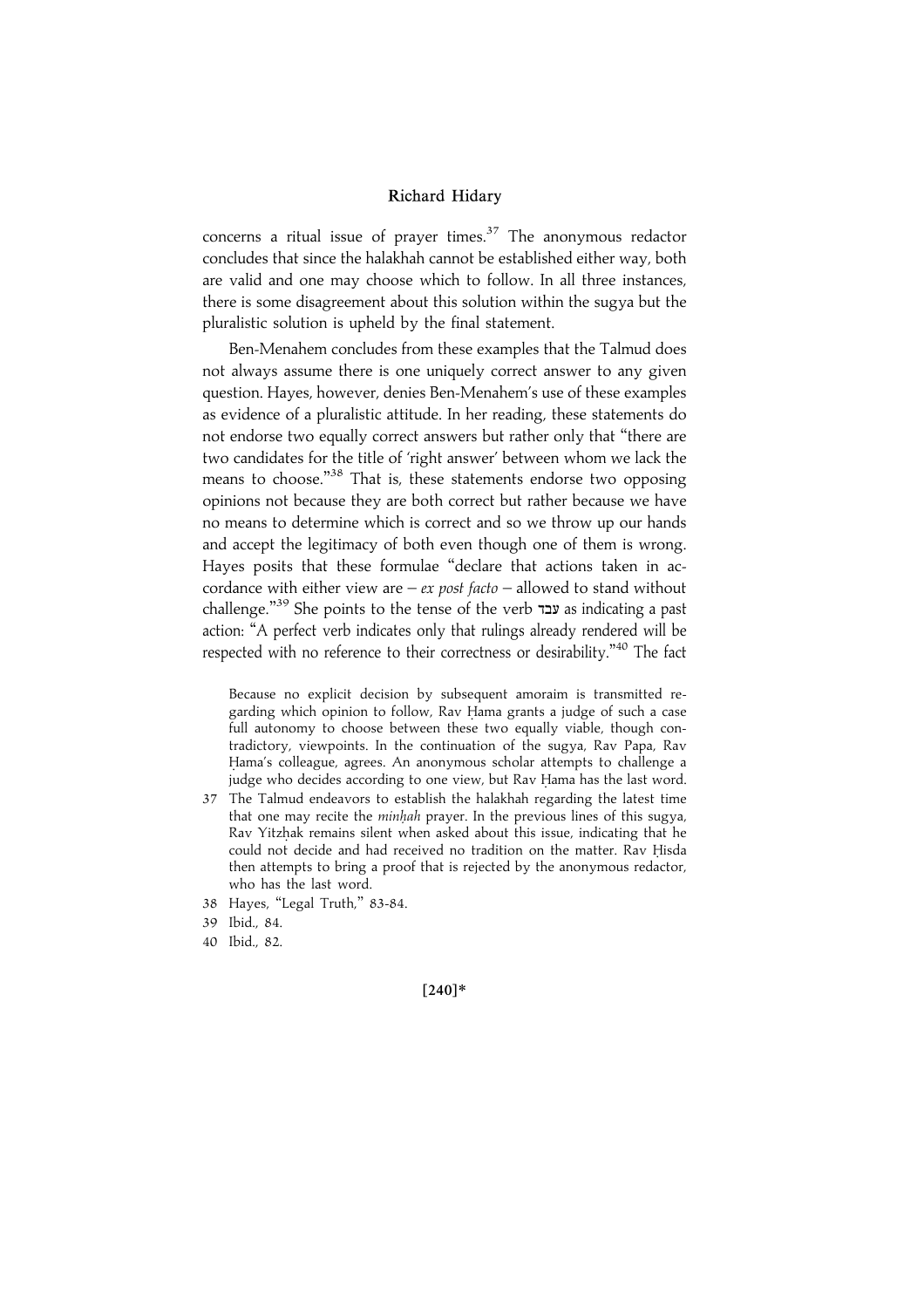that these statements only recognize the validity of a ruling after it has been given but do not endorse both views ante factum, argues Hayes, suggests that the rabbis adopt a monistic view. She therefore concludes that "the 'de-avad keX/haki avad' cases are not evidence for a pluralistic view of law in the Talmud."<sup>41</sup>

I will now revisit Ben-Menahem's analysis of this formula in order to show that it does indeed project a view of pluralism at both the practical and theoretical levels. Hayes' grammatical argument for this phrase being ex post facto is problematic. One manuscript actually does read EKCT, indicating a participle.42 But even for the rest of the versions that read עבד,<sup>43</sup> it is not accurate to treat this as a past tense verb. The perfect tense indicates an action that is completed, whether its completion occurs in the past, present, or future.<sup>44</sup> This sense may be more accurately rendered into English by the present tense, as Sokoloff translates: ''the one who acts in this manner does so (properly) and the one who acts in that manner does so (properly)."<sup>45</sup> According to this understanding, the phrase can refer to an ante factum situation as well.

Furthermore, it is manifest that these formulae do apply ante factum based on their contexts. The first case cited above discussed which shoe one should put on first. Rav Yosef declares that one acts properly whether he has put on the right or the left shoe first. How can one understand this statement as being only post factum? What is one

- 41 Ibid., 84.
- 42 Ms. Oxford of b.Ber. 27a.
- עבד" also appears in a quotation of  $b.\check{S}ebu$ . 48b in ms. Sassoon of Sefer Halakhot Pesuqot (Jerusalem: Hevrat Mekize Nirdamim, 1951), 125. I thank Moshe Morgenstern for this reference.
- 44 See E. Kautzsch and A. E. Cowley, Gesenius' Hebrew Grammar (Oxford: Clarendon Press, 1910), 309-13. The usage of the tenses in ancient Hebrew and Aramaic are similar.
- 45 Michael Sokoloff, A Dictionary of Jewish Babylonian Aramaic of the Talmudic and Geonic Period (Ramat-Gan: Bar Ilan University Press, 2002), 836. I thank Moshe Bernstein and Elitzur Avraham Bar-Asher for helping to clarify these grammatical points.

#### $[241]*$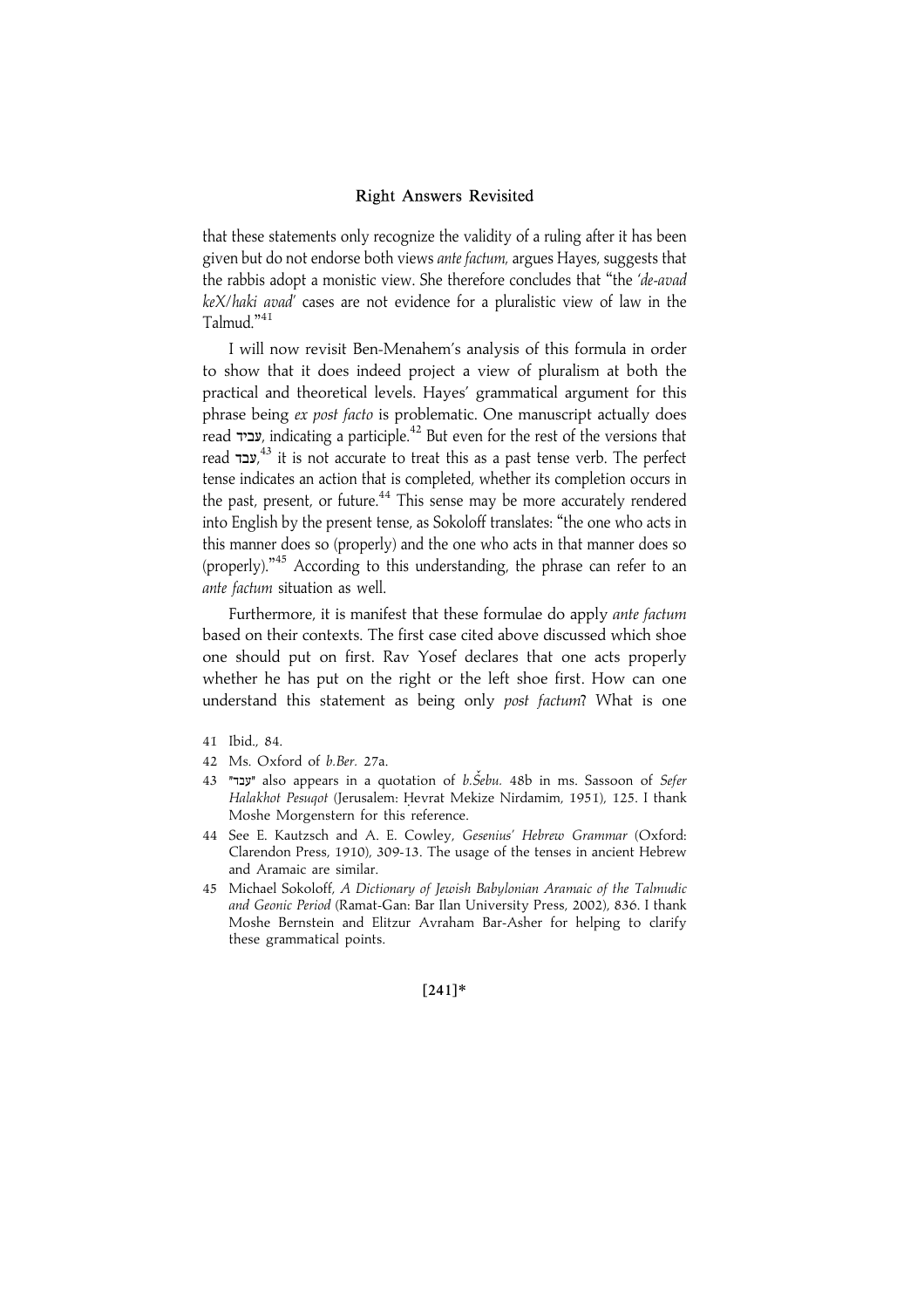supposed to do ante factum? Does this statement require that one go barefoot because we cannot decide which shoe to put on first? Surely, the permission to allow either foot to go first must apply ante factum.

Similarly in the second case, a judge must either rule according to Rav and Shmuel who allow the orphans to swear and collect, or like the sages who do not. The judge cannot simply refuse the case because he cannot decide. This view is affirmed by the statement of Rav Papa, which immediately follows that of Rav Hama: "Rav Papa said, 'We do not tear up a document of orphans, nor do we collect with it. We do not collect with it for perhaps we agree with Rav and Shmuel; we do not tear it up because a judge who rules according to R. Elazar has acted [legitimately]." Rav Papa addresses the case ante factum and states that the loan contract should remain unpaid in the hands of the lender's inheritors and await judgment. If one option were preferable over the other, then Rav Papa should have required that the contract either be destroyed or presented for payment immediately.<sup>46</sup> Thus, we can conclude that Rav Hama and Rav Papa deem both options legitimate even *ante factum*.<sup>47</sup>

In the third case, the choice is not between two mutually exclusive options as it is in the previous examples. Rather, everyone agrees one can recite *minhah* before *pelag*; the question is only whether one can still recite it afterwards. Therefore, one can be stringent not to pray either minhah or arvit between pelag and sunset and thus act in agreement

47 Rambam, Mishneh Torah, Hilkhot Malveh ve-Loveh 17:3, however, does think that Rav and Shmuel are to be preferred and that R. Elazar is only valid ex post facto. He derives this from Rav Nahman's statement earlier in the sugya that he would not repeal the position of Rav and Shmuel but would also not add to it, implying that he accepts its present application. Rav Hama, however, does not express any preference. Rav Papa's language does seem to prefer Rav and Shmuel (''for perhaps we agree with Rav and Shmuel'') over R. Elazar (''a judge who rules according to R. Elazar has acted [legitimately]''), but this is not decisive.

 $[242]*$ 

<sup>46</sup> See Ben-Menahem, ''Is There Always One Uniquely Correct Answer,'' 170- 71.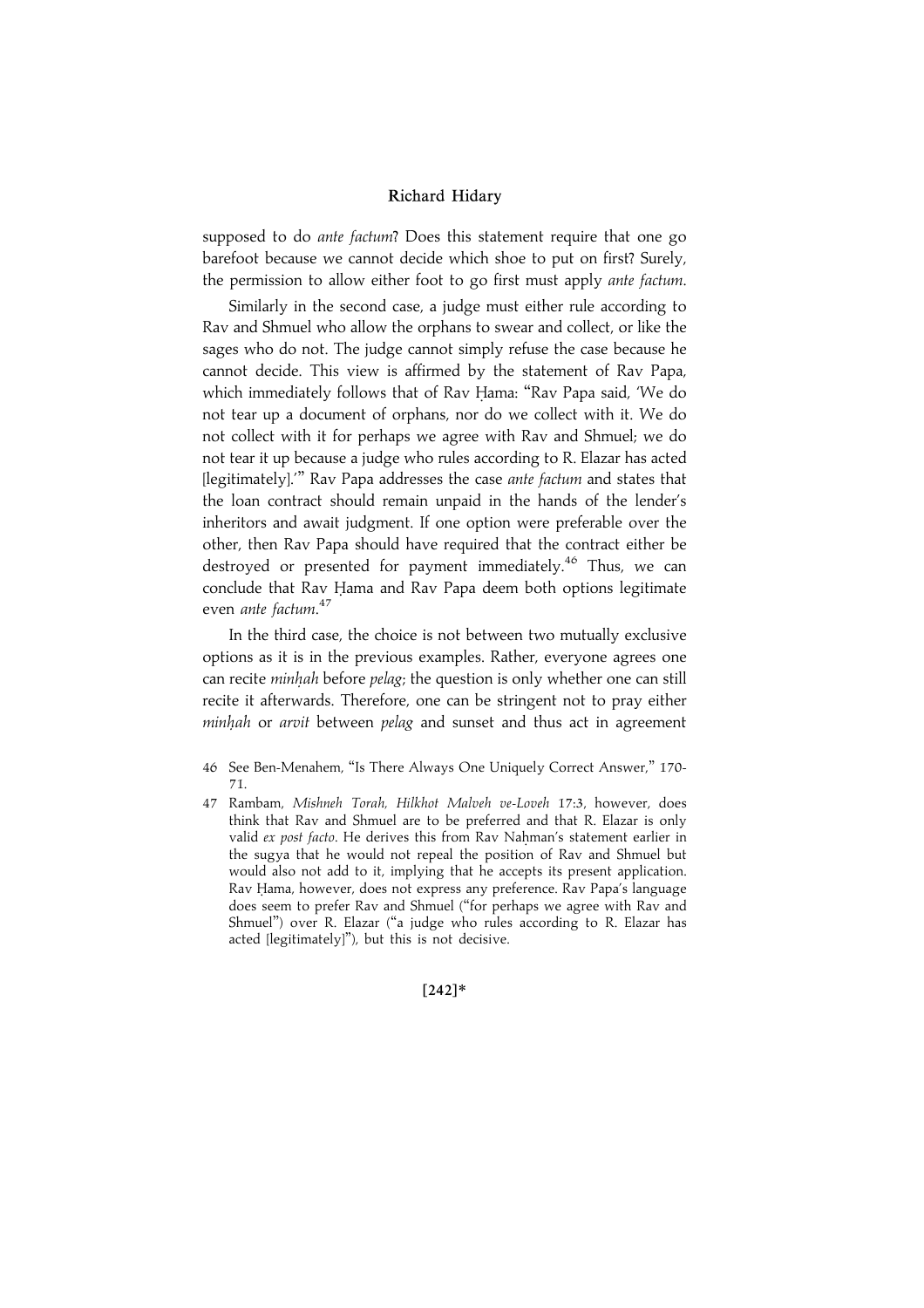with all opinions. In this case, one could assume an ante factum preference not to pray at all during this time and then state that post factum one has fulfilled his obligation if he did recite either prayer. However, such an *ante factum* preference is never stated and so this statement too is likely to be meant ante factum.

Once we confirm that this formula applies ante factum, we must conclude that the judge has discretion to choose either possibility. We can therefore uphold Ben-Menahem's argument that in these cases, the judge is granted ''full autonomy to make a choice between conflicting and incompatible norms and that consequently in those instances no one uniquely correct answer exists."<sup>48</sup> Hayes argues that the formula assumes that ''there is indeed a single right answer,'' but that it validates both options post factum only because it has recused itself from these cases in which ''we have no means available to determine which view should prevail as the halakhah."<sup>49</sup> I agree that these cases describe situations of procedural breakdown where neither law has been established as the halakhah. However, this procedural breakdown relates only to the validity of each opinion, not to their authenticity.<sup>50</sup> The formula comes to say that although neither has been validated through the usual decision-making process, we will nevertheless consider both options as valid. The formula does not state that there is doubt regarding the truth value of each opinion at the theoretical level.

I propose that in a typical case where there is no procedural breakdown, the rabbis as legislators confront a range of authentic and theoretically correct possibilities. From among these possibilities, they choose one as the only legitimate law for practice. However, when, as in the cases discussed here, there is no clear choice, then the range of

- 49 Hayes, "Legal Truth," 84.
- 50 See the terminological definitions above, n. 2.

#### $[243]*$

<sup>48</sup> Ben-Menahem, ''Is There Always One Uniquely Correct Answer,'' 165. It is not clear if Ben-Menahem means to describe practical or theoretical pluralism here, but, as I will continue to argue, I think what he says is true on both levels.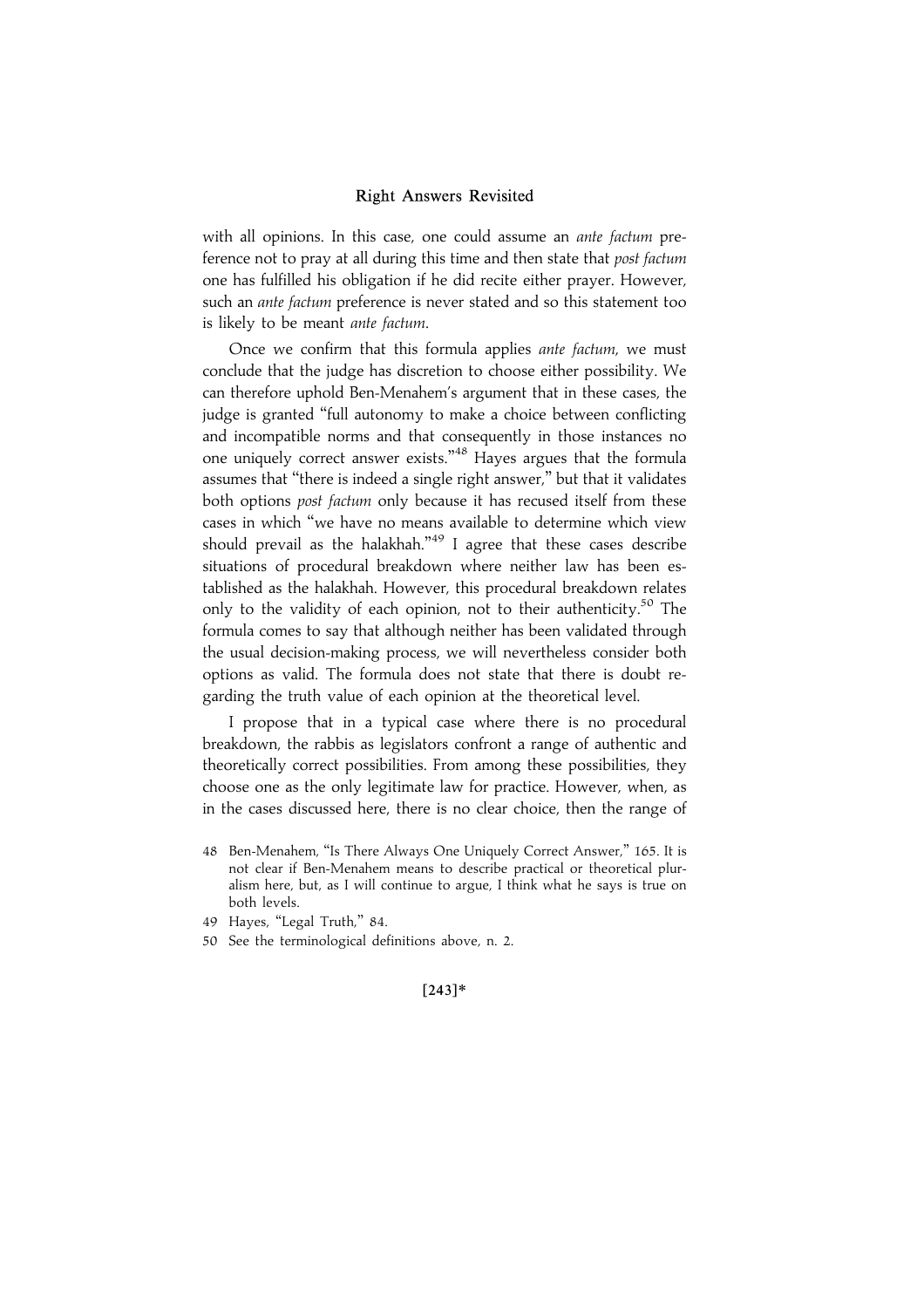theoretical possibilities, all of which have truth value, remain available. I will now confirm this reading on the basis of a number of variations on this formula wherein a practical choice is made available even when there is no procedural breakdown or where procedural breakdown is resolved differently.

In addition to the three Aramaic statements cited above, there are two Hebrew parallels to the second half of this formula:

4. b.B. Bat. 124a-b

 $-$  ממר הבה הנא המר ר' היא גמר הנא היא היא המר הנא ממר בר הנא מ עשה; מספקא ליה: אי הלכה כרבי מחבירו ולא מחביריו, או הלכה כרבי מחבירו ואפילו מחביריו.

Rabbah bar Hannah said in the name of R. Hiyya, "If one acts according to Rabbi he has acted [legitimately]; [If one acts] according to the sages he has acted [legitimately].'' He was in doubt whether the halakhah follows Rabbi [when in dispute] with his colleague but not his colleagues or whether the halakhah follows Rabbi [when in dispute] with his colleague and even with his colleagues.

5. b.Ber. 11a

.<br>תני רב יחזקאל: עשה כדברי בית שמאי – עשה, כדברי בית הלל – עשה

Rav Yehezkel learnt: If one acts in accordance with the opinion of Beit Shammai he has acted [legitimately]; if he acts in accordance with the opinion of Beit Hillel he has acted [legitimately].

These Hebrew tannaitic formulations are probably earlier than the amoraic Aramaic variations. The context of statement 4 is a baraita discussing a case where the value of an inheritance increases from the time of the father's death to the time when the inheritance is divided. The anonymous opinion rules that the firstborn son is not entitled to a double share of the increased value but only of the original value, while Rabbi rules that the firstborn son does receive a double portion even of

#### $[244]*$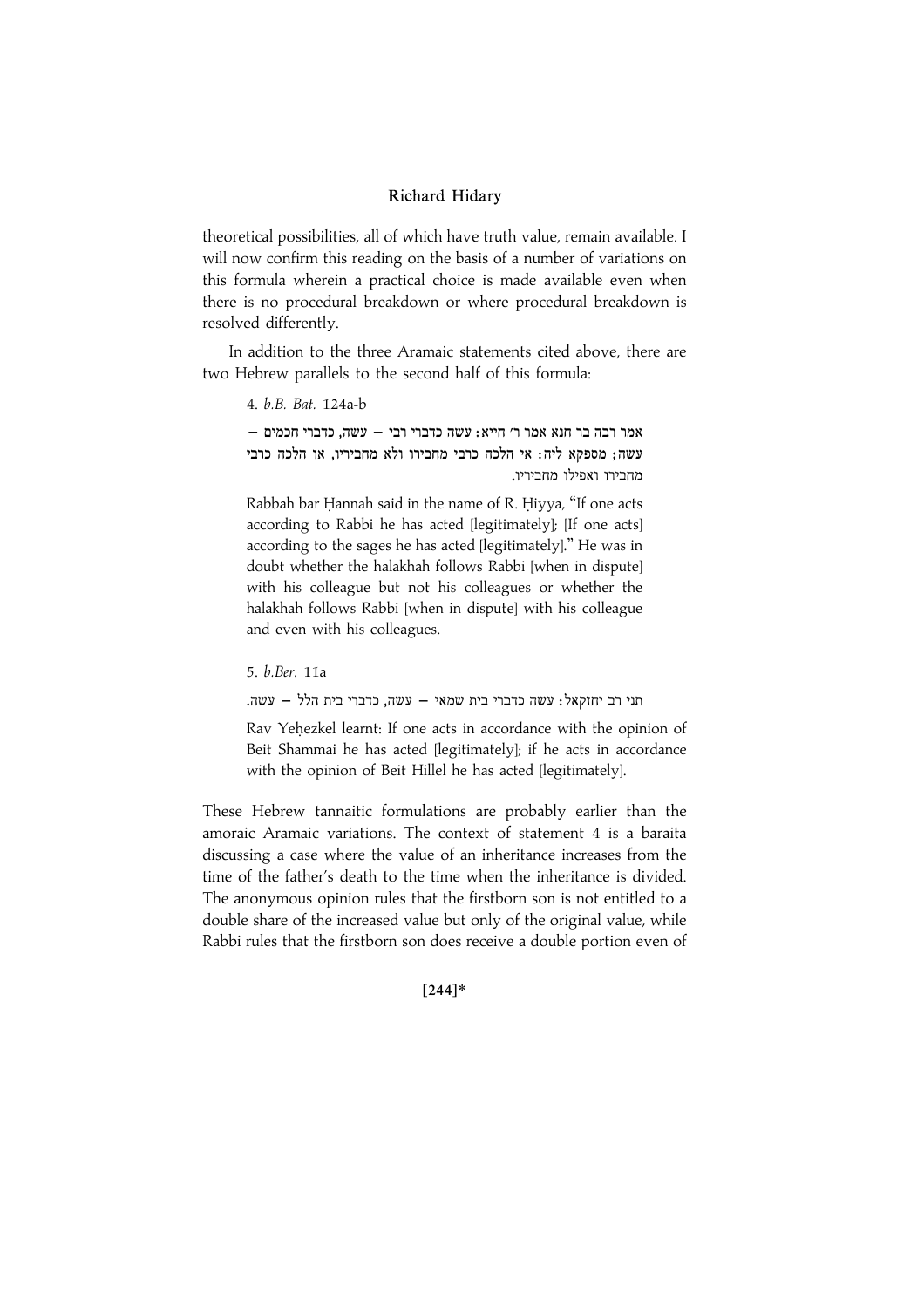the increase. For whatever reason, $51$  R. Hiyya does not decide between them but rather endorses both options. Since this is a monetary case, a judge must decide between the two opinions and neither is given preference. We can therefore assume that the statement refers to an ante factum situation. This is confirmed by contrasting it with a subsequent statement in the same sugya:

.<br>אמר רבא: אסור לעשות כדברי רבי, ואם עשה עשוי, קא סבר: מטין איתמר

Rava said, ''One may not act according to Rabbi; but if he already did, then it was [legitimately] done.'' He thought it [the rule about Rabbi and his colleague] was said to incline [towards the sages, but not to definitively reject Rabbi].

Rava says one must follow the sages ante factum but Rabbi's opinion is also allowed to stand post factum. Note that Rava's statement uses the passive participle (עשוי) in contrast with the perfect (עשה) used in R. Hiyya's statement. Even more significantly, Rava's statement clearly distinguishes between ante and post factum situations; R. Hiyya does not. The differences in verb tenses and sentence structures between Rava's statement and the other five statements quoted, Hebrew and Aramaic, confirm that the latter address even ante factum situations.

In one sense, Rava's pluralism, although only post factum, may actually represent a deeper form of pluralism than the others. The stammaitic gloss explains that Rava thinks that the rule concerning how to decide between Rabbi and his colleagues is not definitive but merely a suggestion to incline towards the opinion of the sages.<sup>52</sup> In contrast.

- 51 The explanation given in the Aramaic part of statement 4, "..." "מספקא ליה surely a redactorial gloss. The rules for deciding between tannaitic opinions were first formulated by R. Yohanan and his students, so this explanation is somewhat anachronistic; see Richard Hidary, ''Tolerance for Diversity of Halakhic Practice in the Talmuds'' (PhD diss., New York University, 2008), 398f.
- 52 This understanding of the rules harks back to the three-way controversy about the nature of these rules recorded in b.'Erub. 46b.

#### $[245]*$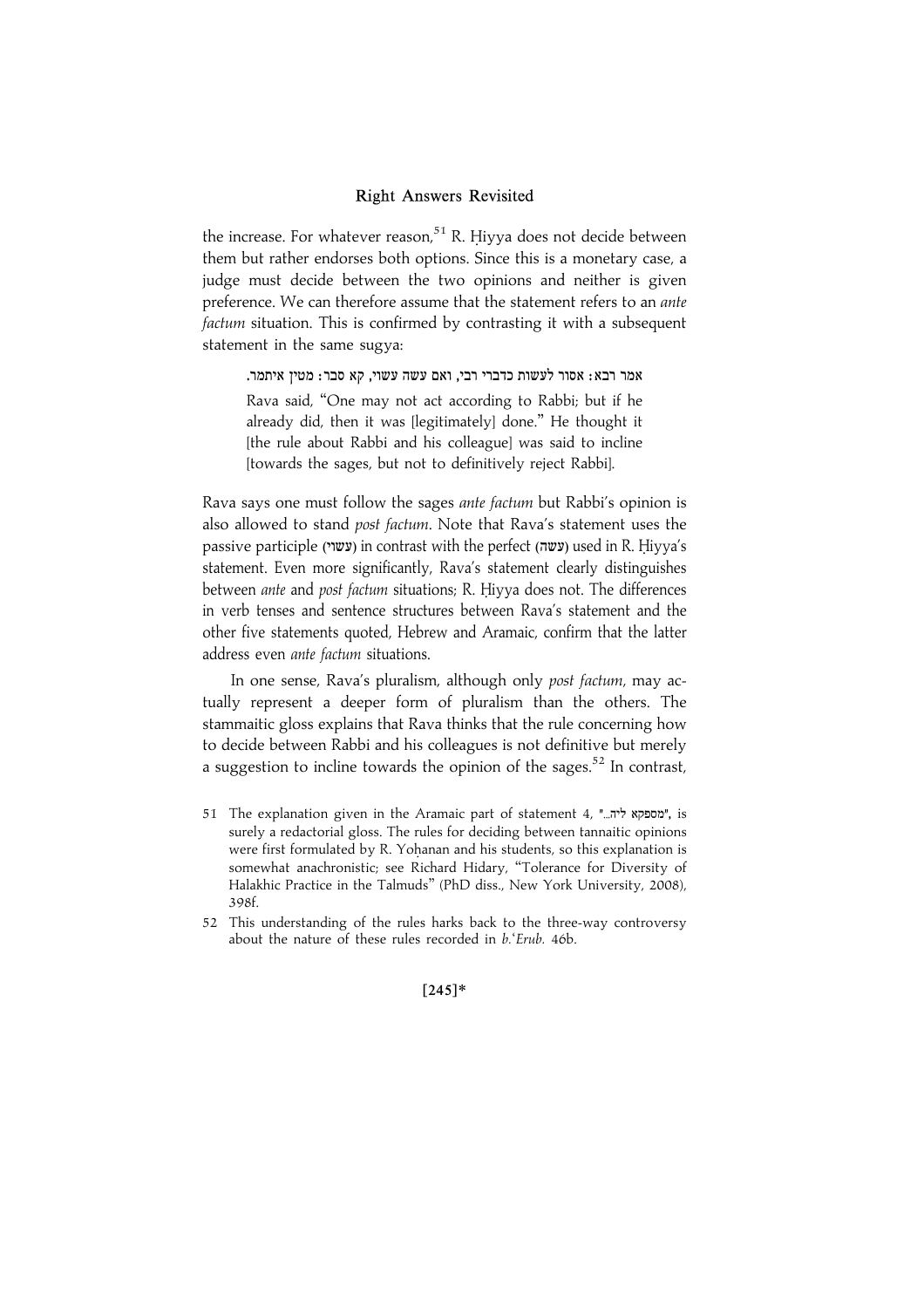R. Hiyya thinks the rule is definitive and only tolerates both options here because he is unsure what the rule is. R. Hiyya's pluralism results from a breakdown in the legislative process due to doubt about a legislative principle. Rava's pluralism, although only post factum, is built into the legislative process.<sup>53</sup> The fact that Rava still validates Rabbi's view post factum, even though he has decided that the halakhah follows Rabbi's opponent, suggests that Rava is not a theoretical monist but rather accepts more than one opinion as true. If he thought that Rabbi's opinion had no theoretical truth value then he should not have allowed one of his rulings to stand.

In contrast to the previous four statements, statement 5 does not include a justification for pluralism based on legislative doubt. In the previous statements, pluralism is presented as an unfortunate result of a breakdown in the legislative process. In statement 5, on the other hand, the lack of any justification or apology suggests that this pluralism is perfectly acceptable.<sup>54</sup> No hint is given that one should ultimately triumph over the other; these are simply two valid options. In this sense, statement 5 is similar to that of Rava except that Rava allows only post factum pluralism while statement 5 permits it even ante factum.

Furthermore, statement 5 appears within the discussion of m.Ber. 1:3 regarding whether one must stand during the recitation of shema in the morning and lie down during its recitation at night – the opinion of Beit Shammai – or whether the position of recitation does not matter – the opinion of Beit Hillel. In this case, unlike the previous ones, it is possible to be stringent like Beit Shammai and fulfill all opinions. If only one view were correct but we were not sure which it was, then the ruling

- 53 In addition, R. Hiyya's pluralism can only apply to a limited number of cases that involve Rabbi versus the sages. On the other hand, if Rava fully adopts the position of R. Assi cited in b. Erub. 46b then his post factum acceptance of rejected views could apply to all decisions based on these rules.
- 54 Reading it in light of the other parallel formulae, one could, perhaps, assume a breakdown in the legislative process for deciding between the Houses as the basis for this statement as well. However, this statement is a baraita and predates its parallels.

 $[246]*$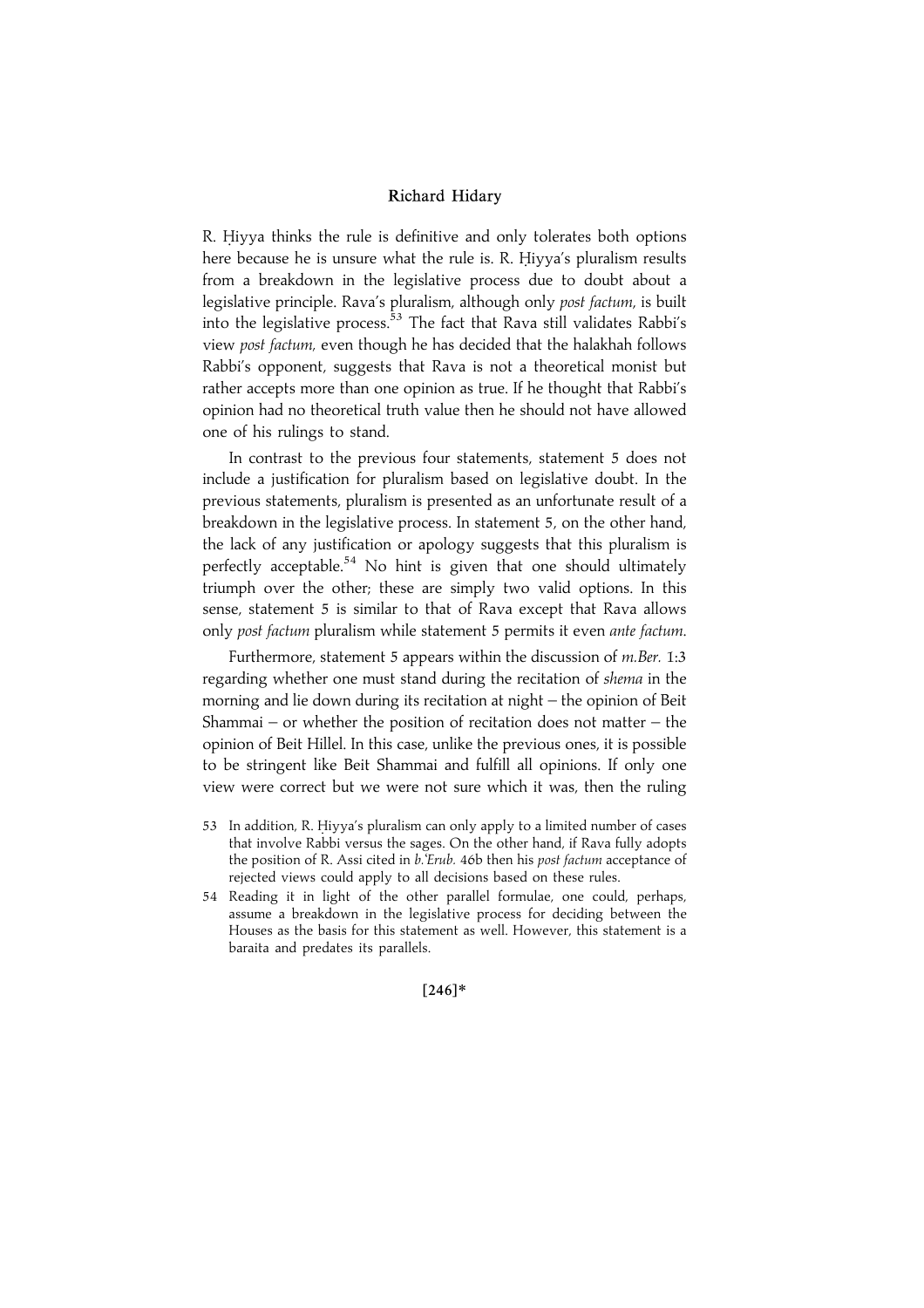should have been to lie down.<sup>55</sup> Since one is not forced to choose between the two positions, this permission to choose reflects legal pluralism at both the practical and theoretical levels. Both views are theoretically authentic possibilities and therefore both views may be legitimately practiced.

Moreover, this statement addresses not only the issue of reciting shema but rather all disputes between the Houses.<sup>56</sup> Rav Yehezkel's formulation also has a parallel in the Tosefta and the Yerushalmi where it clearly applies to all disputes between the Houses.<sup>57</sup> The Tosefta reads: ''Choose either according to Beit Shammai with their leniencies and stringencies or according to Beit Hillel with their leniencies and stringencies." This statement explicitly permits ante factum choice between the two Houses and covers all cases, including those where a compromise or stringent position may be possible. This is therefore a significant expression of theoretical pluralism. b. Erub. 7a further extends this choice to controversy between any tannaim and amoraim.<sup>58</sup>

We can gain added perspective on this formula by comparing it to four others that begin with the same phrase as the first three texts cited above but that have different endings. b.Nid. 6a (=b.'Erub. 46a) reads:

תא שמע. מעשה ועשה רבי כרבי אליעזר. לאחר שנזכר אמר: כדי הוא רבי אליעזר לסמוך עליו בשעת הדחק. והוינן בה: מאי לאחר שנזכר? אילימא לאחר שנזכר דאין הלכה כרבי אליעזר אלא כרבנן, בשעת הדחק היכי עביד כותיה?

- 55 m.Ber. 1:3 quotes Beit Hillel's ruling, ''One may recite in his usual manner.'' See also b.Ber. 11a. See, however, Amram Tropper, '''Uvlekhtekha ba-derekh': Beit Hillel ke-darkan'' (forthcoming), who explains based on Amram Gaon that Beit Hillel would allow one to remain in whatever position he was in before but not move into the position required by Beit Shammai.
- 56 See the continuation of this sugya and Moshe Benovitz, Talmud ha-Iggud: BT Berakhot Chapter I (Hebrew) (Jerusalem: The Society for the Interpretation of the Talmud, 2006), 509 and 513-14.
- 57 t.Sukkah 2:3, t.Yebam. 1:13, t.'Ed. 2:3, and y.Ber. 1:7 (3b-c). See further, ibid., 512.
- 58 See Ben-Menahem, ''Is There Always One Uniquely Correct Answer,'' 171.

#### $[247]*$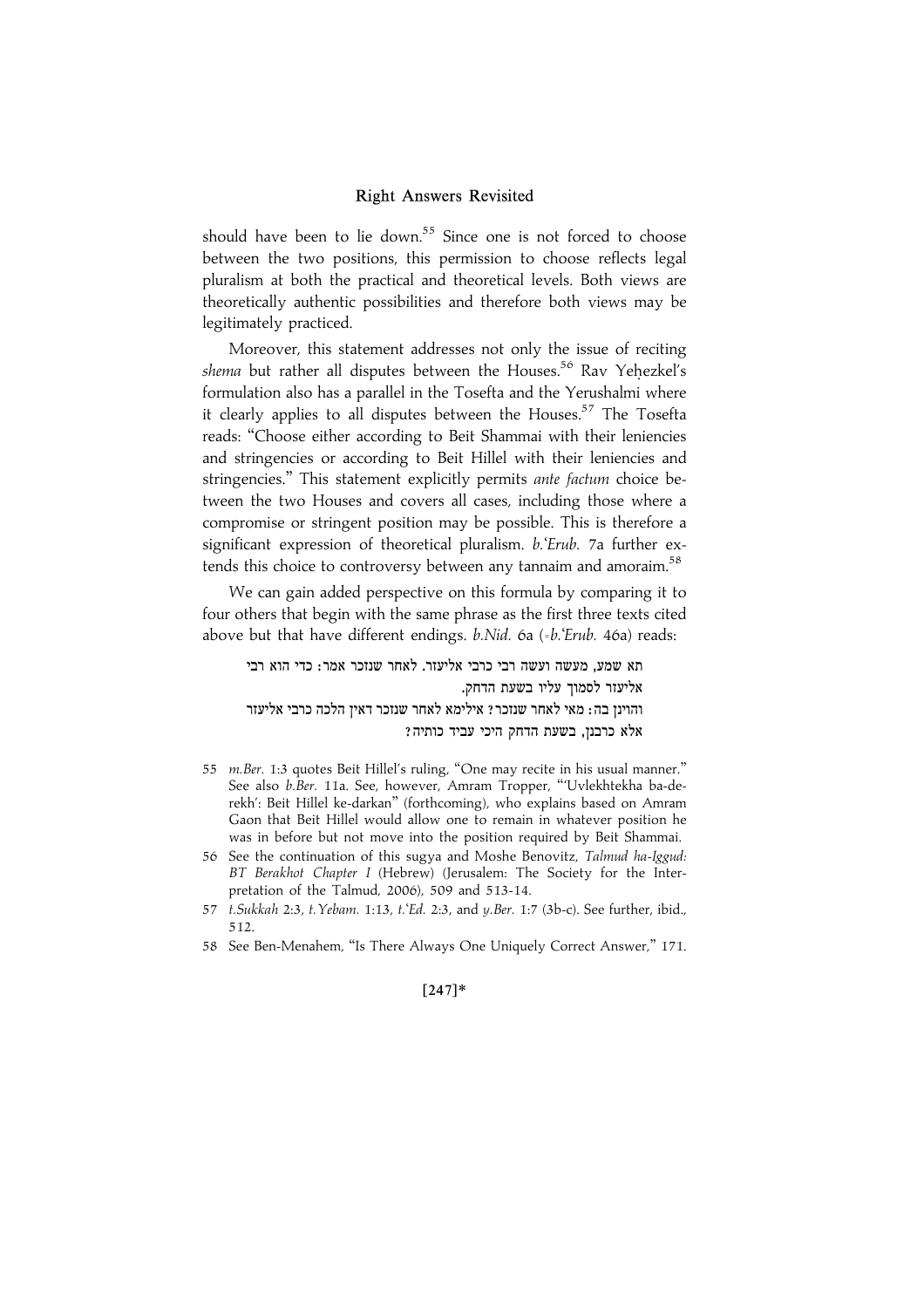אלא דלא איתמר הלכתא לא כמר ולא כמר, וכיון שנזכר דלאו יחיד פליג עליה אלא רבים פליגי עליה, אמר כדי הוא רבי אליעזר לסמוך עליו בשעת הדחק.

Come hear: It happened that Rabbi acted according to R. Eliezer. After he remembered he said, ''R. Eliezer is worthy to be relied upon under extenuating circumstances.''

We analyzed this: What does "after he remembered" mean? If it means after he remembered that the halakhah does not follow R. Eliezer but rather the sages, how does he act according to him [R. Eliezer] even under extenuating circumstances?

Rather, the halakhah had been stated neither according to this master nor according to that master. Once he remembered that it is not an individual who disputes with him [R. Eliezer] but rather many dispute with him, he said, ''R. Eliezer is worthy to be relied upon under extenuating circumstances.''

R. Eliezer rules leniently regarding a woman who does not menstruate for three months but then sees blood, and contends that we do not retroactively declare impure whatever she touched before but assume that this blood is the first occurrence; the rabbis disagree. Rabbi at first follows R. Eliezer but then changes to rule like his detractors while still permitting one to follow R. Eliezer when there is a pressing need. The anonymous redactor explains that at first Rabbi thought the halakhah was not established either way between the two rabbis and so he could choose either opinion, as per the formula seen in the previous cases.<sup>59</sup> Once he remembered that this case pitted the majority against R. Eliezer, he had to prefer the majority but he still upheld some level of legitimacy for R. Eliezer.<sup>60</sup> It is noteworthy that on the original

 $[248]*$ 

<sup>59</sup> See further analysis at Louis Ginzberg, A Commentary on the Palestinian Talmud, 4 vols. (New York: Jewish Theological Seminary of America, 1941), 1:83-84.

<sup>60</sup> This criterion is not consistent since two of the cases above also involve an individual opinion against the sages. Apparently, R. Yehudah (b.Ber. 27a)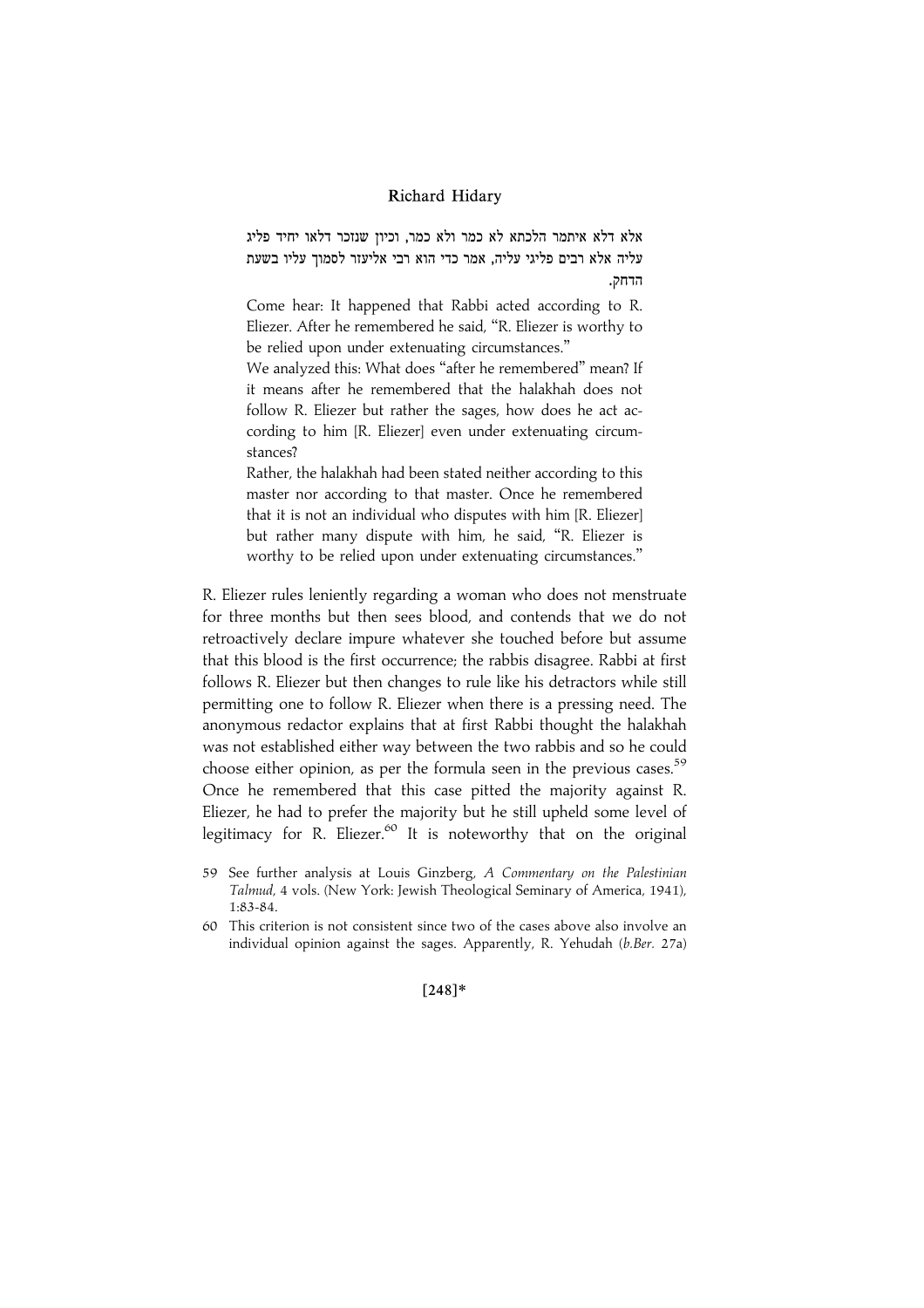assumption that the disagreement was between individuals, Rabbi did not simply act stringently to prohibit whatever she touched out of doubt; this again suggests that there is more than one correct answer to a question. Otherwise, why not just be stringent?

Here are three more variations on this formula:

אמר רב הונא בר תחליפא: השתא דלא איתמר הלכתא לא כמר ולא כמר, כל דאלים גבר.

Rav Huna bar Tahlifa said, "Since the halakhah has not been stated either according to this master or according to that master, whoever is stronger prevails."<sup>61</sup>

 $-$  השתא דלא אתמר לא הכי ולא הכי, תפסה  $-$  לא מפקינן מינה, לא תפסה לא יהבינז לה.

Since [the halakhah] has not been stated either this way or that way, if she is in possession of it [her ketubbah] then we do not take it from her but if she is not in possession of it then we do not give it to her. $62$ 

השתא דלא איתמר הלכתא לא כהלל ולא כרבנן – מברך על אכילת מצה ואכיל, והדר מברך על אכילת מרור ואכיל, והדר אכיל מצה וחסא בהדי הדדי בלא ברכה זכר למקדש כהלל.

Since the halakhah has not been stated either according to Hillel or according to the sages, one recites a blessing ''on eating matsah" and eats and then recites a blessing "on eating maror" and eats, and then eats matsah and hasah together without reciting a blessing in memory of what Hillel did [during the time of] the temple. $63$ 

and R. Yohanan ( $b.\check{S}abb.$  61a) were considered of high enough stature to be able to balance the majority.

61 b.Git. 60b.

62 b.Ketub. 64a.

63 b.Pesah. 115a.

 $[249]*$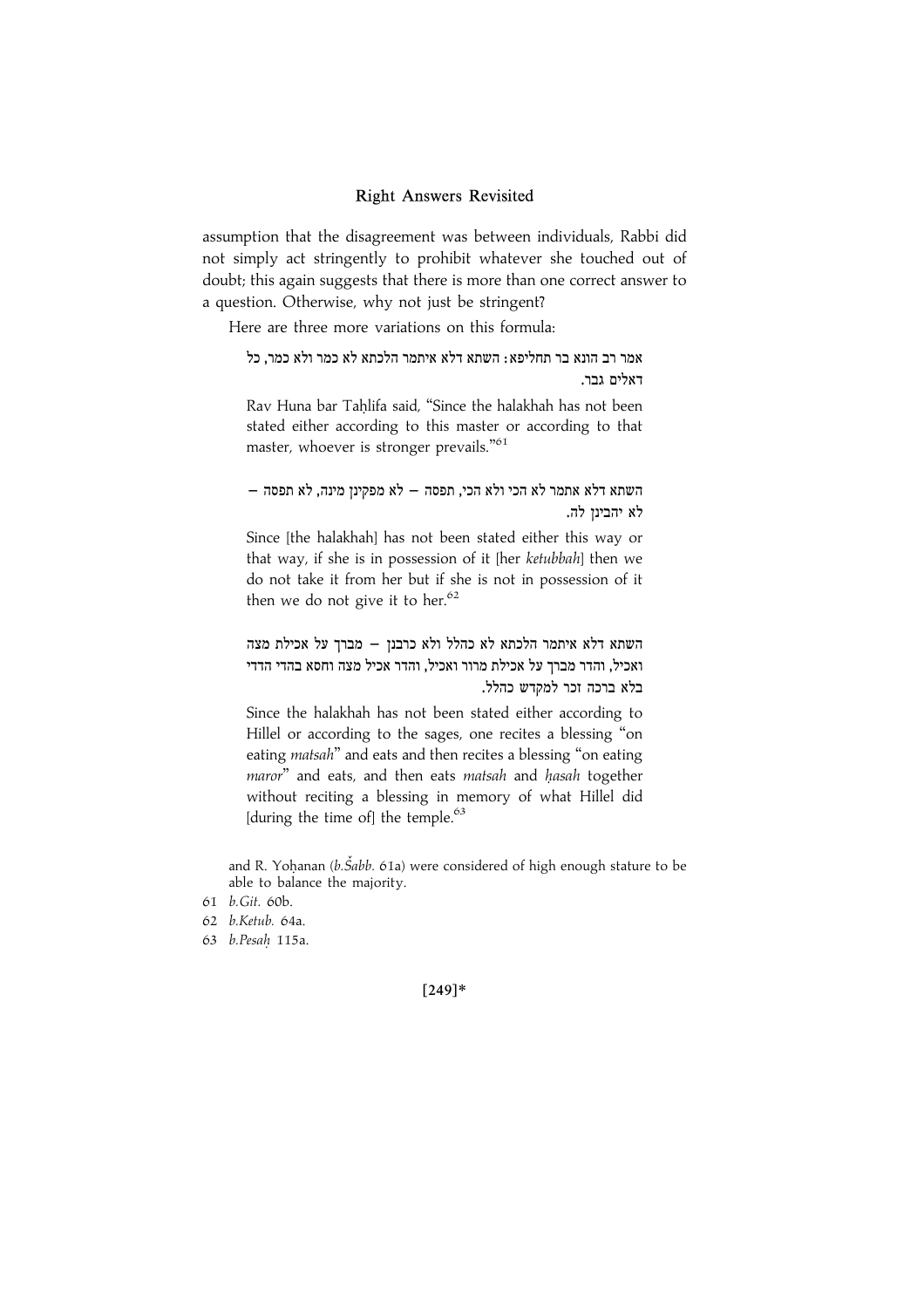This first text states that since there is no set halakhah, there is no rule of law and the court dismisses the case, thus allowing the parties to settle matters outside of the law. $64$  The second text similarly rules that since we cannot decide the halakhah, there is no legally rightful claimant to the property, which by default remains with whoever has it; we simply retain the status quo. These two solutions can work for monetary laws but not for ritual law. The third text states that when there is no clear decision, one should try to fulfill both views. This is also the strategy of Rav Nahman bar Yitzhak in b.Šabb. 61a who advocates fulfilling both opinions, a solution that is not always practicable. None of these three texts simply choose one view or endorse both views. All three can thus be seen to assume the monistic view that there is only one right answer, which, in these, cases cannot be accessed.<sup>65</sup>

- 64 The phrase "ZCD OKNBE NM" also occurs twice at b.B. Bat. 34b, one of them in the name of Rav Nahman. See analysis of Samuel Atlas, Pathways in Hebrew Law (Hebrew) (New York: American Academy for Jewish Research, 1978), 76-82. This law is similar to Rav Nahman's ruling, "יביד אינש דינא לנפשיה one may take the law into his own hands'' (b.B. Qam. 27b), on which see Emanuel Quint and Neil Hecht, Jewish Jurisprudence: Its Sources and Modern Applications (New York: Harwood Academic Publishers, 1986), 2:91f.
- 65 These cases of legal doubt are comparable to cases of circumstantial doubt. y.Šabb. 7:1 (9a) and b.Šabb. 69b discuss what happens if someone is lost or taken captive and does not know what day is Shabbat. Rav Nahman bar Ya'aqov in the Yerushalmi says that he must rotate the day on which he observes Shabbat in order to observe Shabbat at least once every few weeks. Rava in the Bavli says he should only do the minimum amount of work necessary to stay alive every day of the week. Both sages believe that there is only one objective day of Shabbat and therefore prescribe being stringent to try and cover all bases. We thus see that when there is only one correct law that is not known the rabbis tend to impose stringencies that maximize chances of fulfillment. It therefore stands to reason that when the rabbis permit one to choose between possibilities, even where they could be stringent, they do not think there is only one correct answer. In the case of Shabbat, Rav and Shmuel seem to think that there is a subjective element in the day of Shabbat and therefore allow one to begin counting the week from the day he remembers. They do not permit

 $[250]*$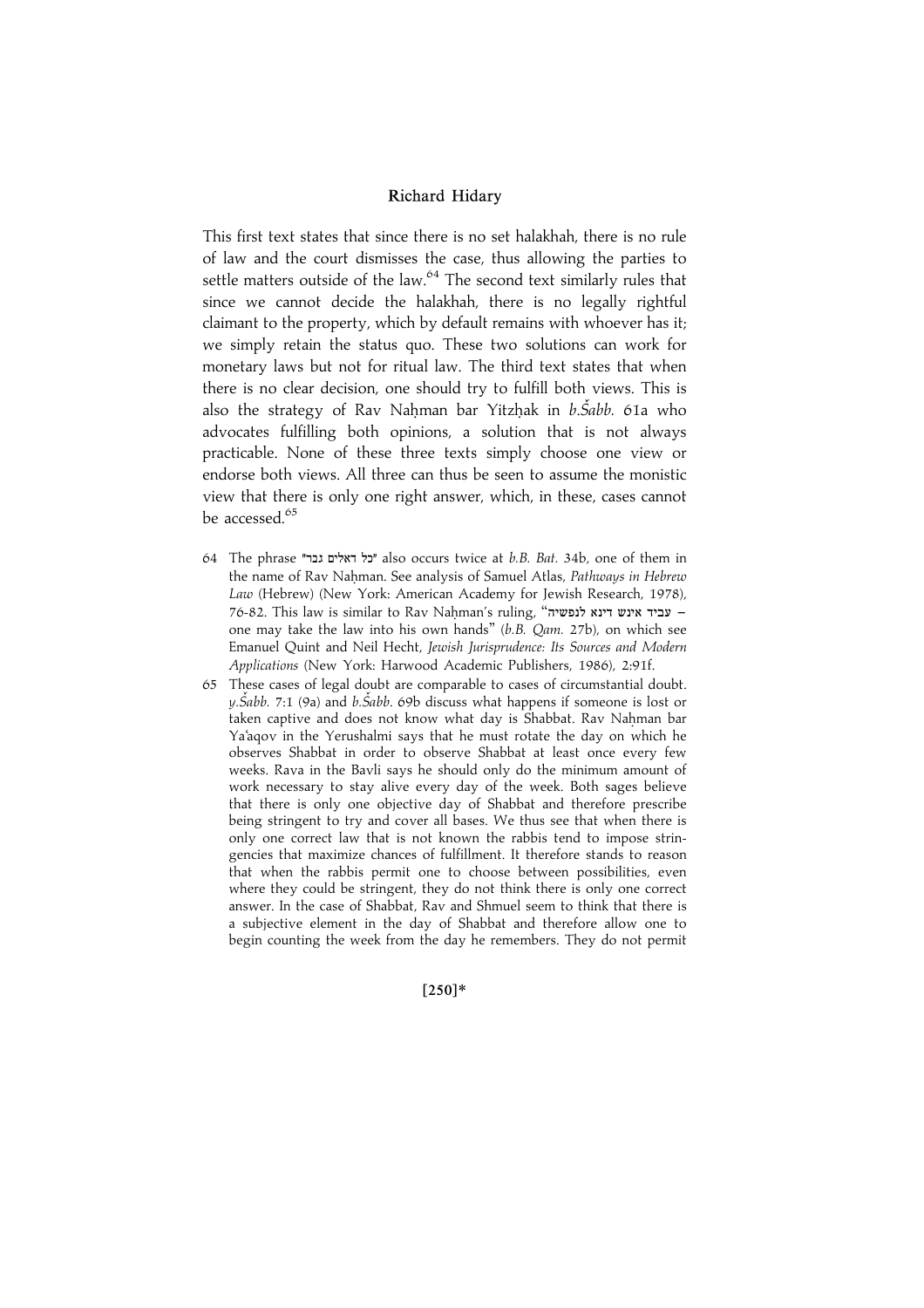These are all alternatives to the either-or solution provided by the texts quoted above. *b.Šebu.* 48b is a monetary case in which the Talmud could have said, "Whoever is stronger prevails," or "If he is in possession of it then we do not remove it but if he is not in possession of it then we do not give it to him." In  $b.\check{S}abb.$  61a, one view actually does suggest that one should fulfill both opinions; but the other amoraim in that sugya do not agree. One could similarly legislate that one should not recite minhah in the late afternoon in order to be stringent, a road not taken by b.Ber. 27a. The fact that the Talmud in those three cases decides to leave it up to the judge or the individual to decide which opinion to follow even where alternative solutions are possible does not fit well with a monistic view, but rather suggests a pluralistic attitude at the theoretical level. If a rabbi chooses to endorse two opposing positions rather than rule stringently, attempt to fulfill both, or excuse himself completely by leaving the status quo or putting the case back into the hands of the litigants, then such a rabbi ascribes some level of authenticity to both positions.

Based on this analysis, I conclude that the above quoted either-or formulae (statements 1-5) surely permit *ante factum* pluralism of practice. These statements do not explicitly address the issue of multiple truths and their authors may not have been consciously expressing any opinion on that subject. However, we can attempt to derive from their statements what might have been their unstated and perhaps even subconscious assumptions. Statements that offer the either-or option only when no legislative solution is possible could be understood as reflecting a theoretically monistic view. However, if other less pluralistic options are available, and yet the either-or option is still endorsed, then we can detect a non-monistic outlook even in these statements. Statements that offer the either-or option even when not

#### $[251]*$

one to randomly choose one day of the week, in which case we could have interpreted their opinion as another way of dealing with doubt about an objective truth. Rather, they require that one re-create the subjective experience of counting the days of creation.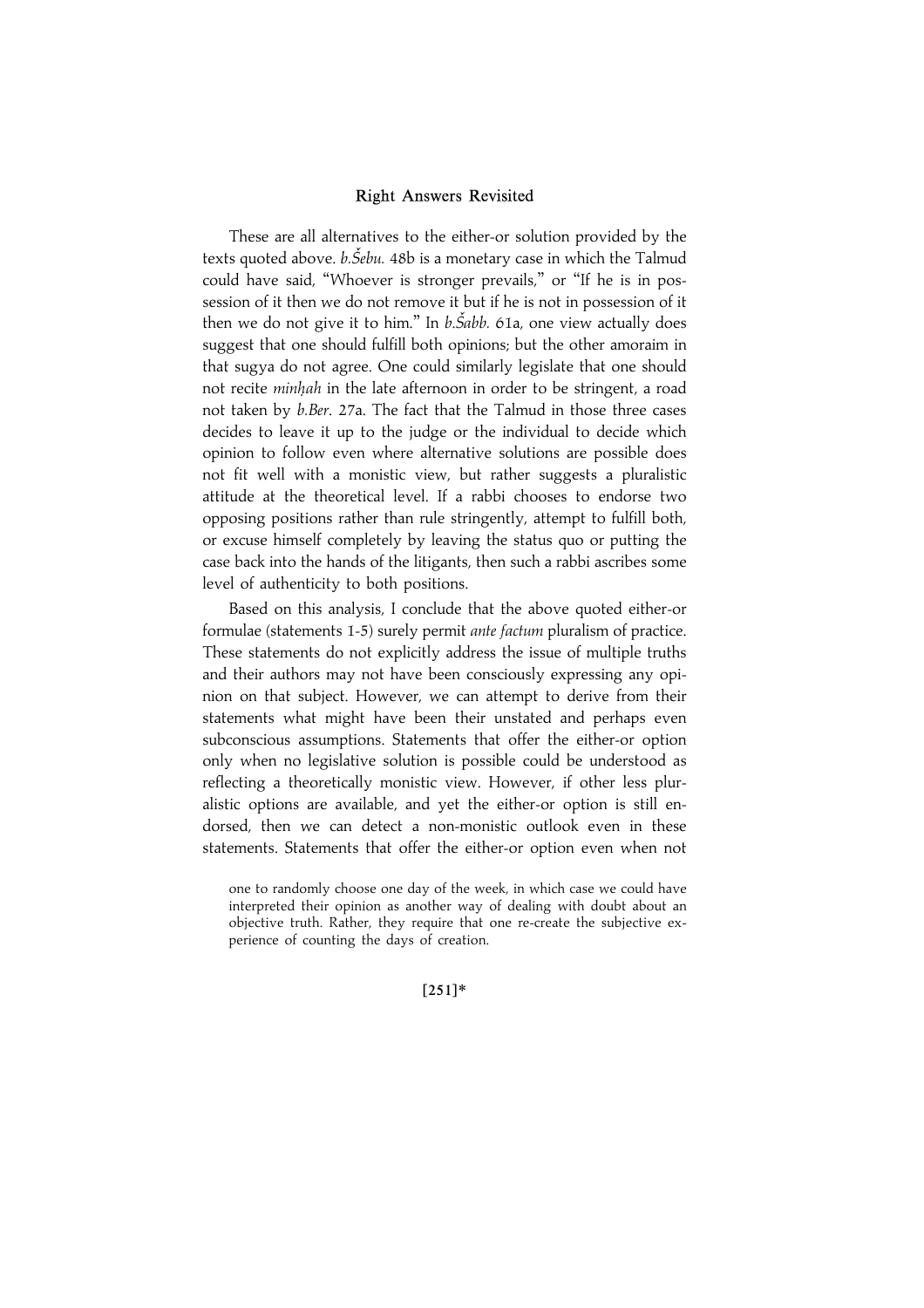presented with a legislative breakdown reflect an even higher degree of comfort with the possibility of multiple truths. Significantly, all of the Bavli sugyot that include the either-or formula conclude the sugya with a pluralistic ruling, even when more monistic strategies are proposed beforehand.<sup>66</sup>

The Bavli's either-or formula also has instructive parallels in the Yerushalmi. y.'Erub. 1:4 (19a) states:

רב הונא בשם רב הלכה כרבי מאיר. שמואל אמר הלכה כרבי יודה. רבי יהושע בן לוי אמר הלכה כרבי שמעון. אמר רבי שמעון בר כרסנא מכיון דתימר הלכה כהדים מאן .<br>דעבד הכין לא חשש ומאן דעבד הכין לא חשש .A"ר מנא מכיון דאיתמר הלכה כרבנן שבקין ליחיד ועבדין כרבנן Rav Huna in the name of Rav [says]: The halakhah follows R. Meir. Shmuel says: The halakhah follows R. Yehudah. R. Yehoshua ben Levi says: The halakhah follows R. Shimon.

R. Shimon bar Carsena says: Since you say the halakhah follows them and the halakhah follows them, one who practices this way need not worry and one who practices that way need not worry.

66  $b.\check{S}ebu$ . 48b and  $b.$ Ber. 27a end with the complete pluralistic formula,  $b.\check{S}abb$ . 61a ends with Rav Kahana, who followed the pluralistic formula, and b.B. Bat. 124a and b.Nid. 6a end with limited pluralism (only valid after the fact or in extenuating circumstances). If we assume that the last cited opinion in a sugya represents its conclusion then we may assert that all the Bavli sugyot prefer a pluralistic option. However, at least two of these sugyot (b.B. Bat. 124a and  $b.\dot{S}abb.$  61a) seem to simply list the opinions in chronological order without necessarily preferring the last cited opinion; these two sugyot include about the same number of monistic opinions as pluralistic ones. All opinions cited in  $b.\check{Se}bu.$  48b are pluralistic, except for an anonymous sage who is rejected. Most significant are b.Ber. 27a and b.Nid. 6a, in which the anonymous redactorial voice leads the discussion to a pluralistic conclusion (though limited in b.Nid. 6a).

 $[252]*$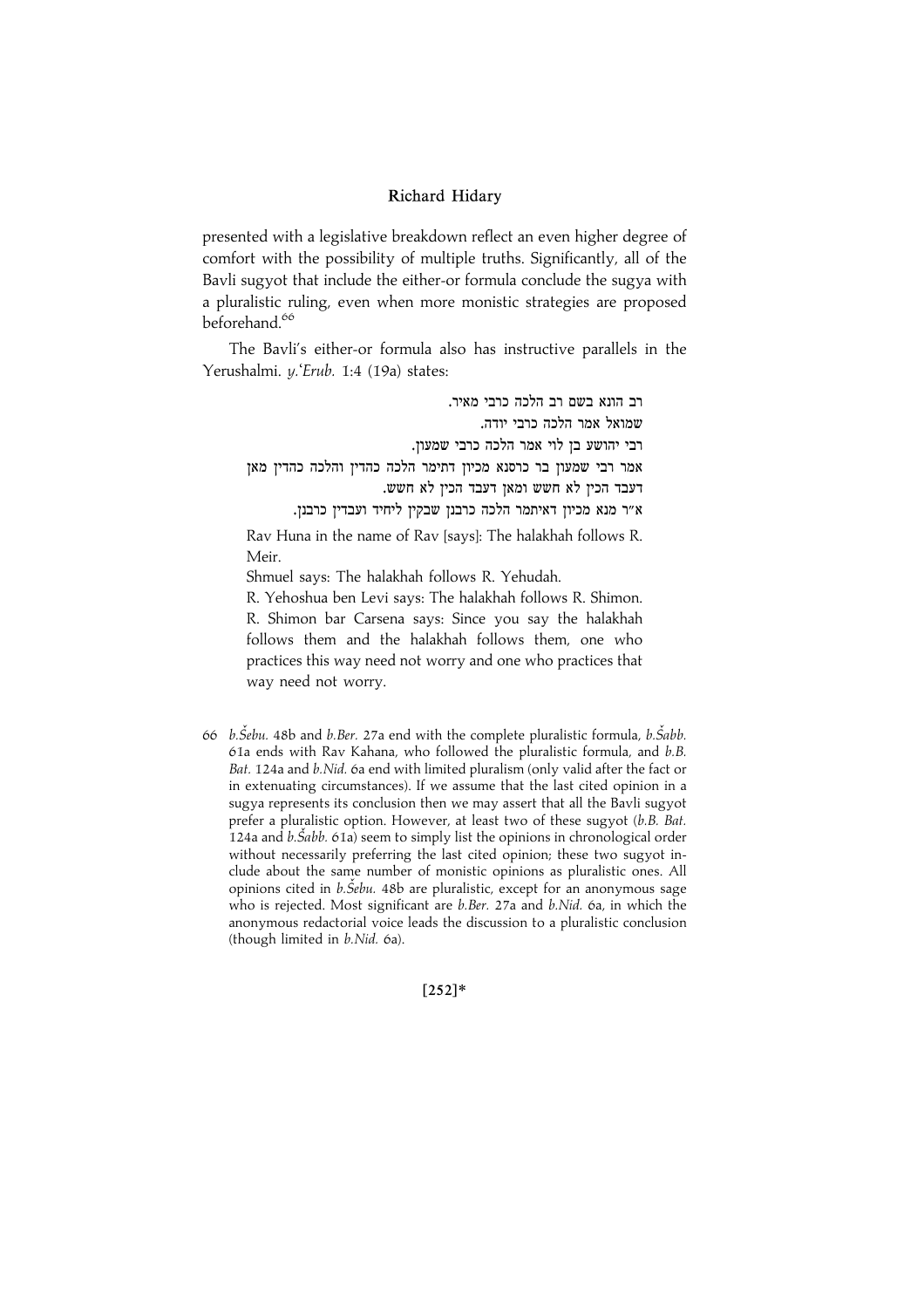R. Manna says: Since it is said, ''the halakhah follows the sages'' [i.e., R. Meir whose view is stated anonymously in m.'Erub. 1:4], we leave the opinion of the individual and we practice according to the sages.

There are three tannaitic views regarding the size of the crossbeam used for an eruv. Three early amoraim each establish the halakhah according to a different tanna. R. Shimon bar Carsena, a fourth-fifth generation Palestinian amora, concludes that all options are therefore valid and so one may follow whichever opinion he prefers. In this case, one could be stringent to satisfy all opinions so the pluralistic option is especially significant. Unlike the Bavli formulations, where the problem was that ''the halakhah has not been stated either like this master or like that master,"<sup>67</sup> the Yerushalmi confronts a situation where all opinions have already been approved as normative. This leads to a legislative breakdown of a slightly different nature than that in the Bavli statements. Presumably, these three rulings are mutually exclusive, leaving us with a conundrum that all possibilities are both valid and invalid. R. Shimon bar Carsena therefore reassures us that since all views are procedurally valid according to somebody, one need not worry that one ruling invalidates the other ruling. Here too, as in the Bavli formula, the problem is not that we cannot decide which view is correct at the theoretical level. All three possibilities are authentic. Rather, we lack clarity as to which view has been accepted as normative on the practical level.

The second half of R. Shimon bar Carsena's formulation is used in y.Yoma 5:5 (42d):

שני כהנים ברחו בפולמוסיות אחד אומר עומד הייתי ומחטא ואחד אומר מהלך הייתי ומחטא. .<br>אמר רבי יודן הדא אמרה מאן דעבד הכין לא חשש ומאן דעבד הכין לא חשש.

 $[253]*$ 

<sup>67</sup> This is true of statements 2 and 3 cited above. Statement 1 is actually more similar to the Yerushalmi's scenario.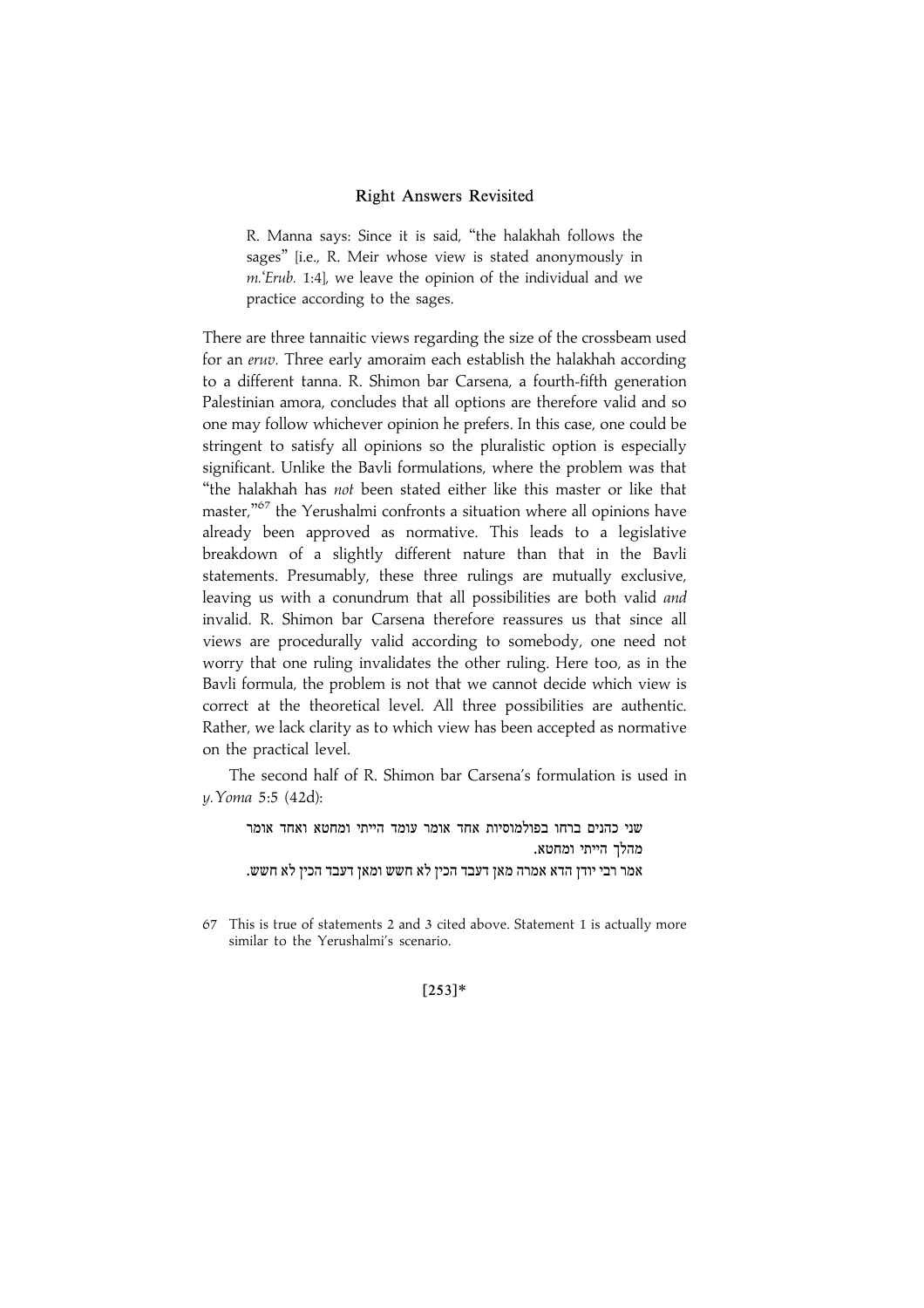Two priests ran away during the wars. One of them said, ''I used to stand and sprinkle.'' The other said, ''I used to walk and sprinkle.''

Rav Yudan said, ''About this it is said: One who acts this way need not worry and one who acts that way need not worry.''

m.Yoma 5:5 records a dispute between the anonymous opinion and R. Eliezer about whether the high priest walks around the altar while sprinkling each corner or whether he stands in one place while sprinkling. Two priests report that they each practiced differently. Rav Yudan concludes that both methods are valid. Again, this formula appears in a situation in which both options were already practiced legitimately and affirms that, indeed, both can be considered valid. y.Git. 3:1 (44d) expresses a similar point of view to that of R. Shimon bar Carsena, though without using his formulation:

אתא עובדא קומי רבי ירמיה ועבד כריש לקיש אמר ליה רבי יוסי שבקין רבי יוחנן ועבדין כריש לקיש אמר ליה הוריותיה דרבי יוחנן הורייה והורייתא  $?$ דריש לקיש לאו הורייה

A case came before R. Yirmiah who acted according to Resh Laqish. R. Yose said, "Do you ignore R. Yohanan and act according to Resh Laqish?'' He responded, ''Is the teaching of R. Yohanan a [legitimate] teaching and the teaching of Resh Laqish not a [legitimate] teaching?''

This example of the formula appears within a conversation between two amoraim. R. Yirmiah decides a case according to Resh Laqish and is castigated by R. Yose, who assumes that the halakhah must follow R. Yohanan. R. Yirmiah responds with a powerful retort that both opinions are legitimate and so one can decide either way.

Another Yerushalmi sugya quotes a similar conversation:

והוה רבי זעורה מסתכל ביה א״ל מה את מסתכל בי מה ידעת ולא נדע תביז ולא עמנו הוא?

 $[254]*$